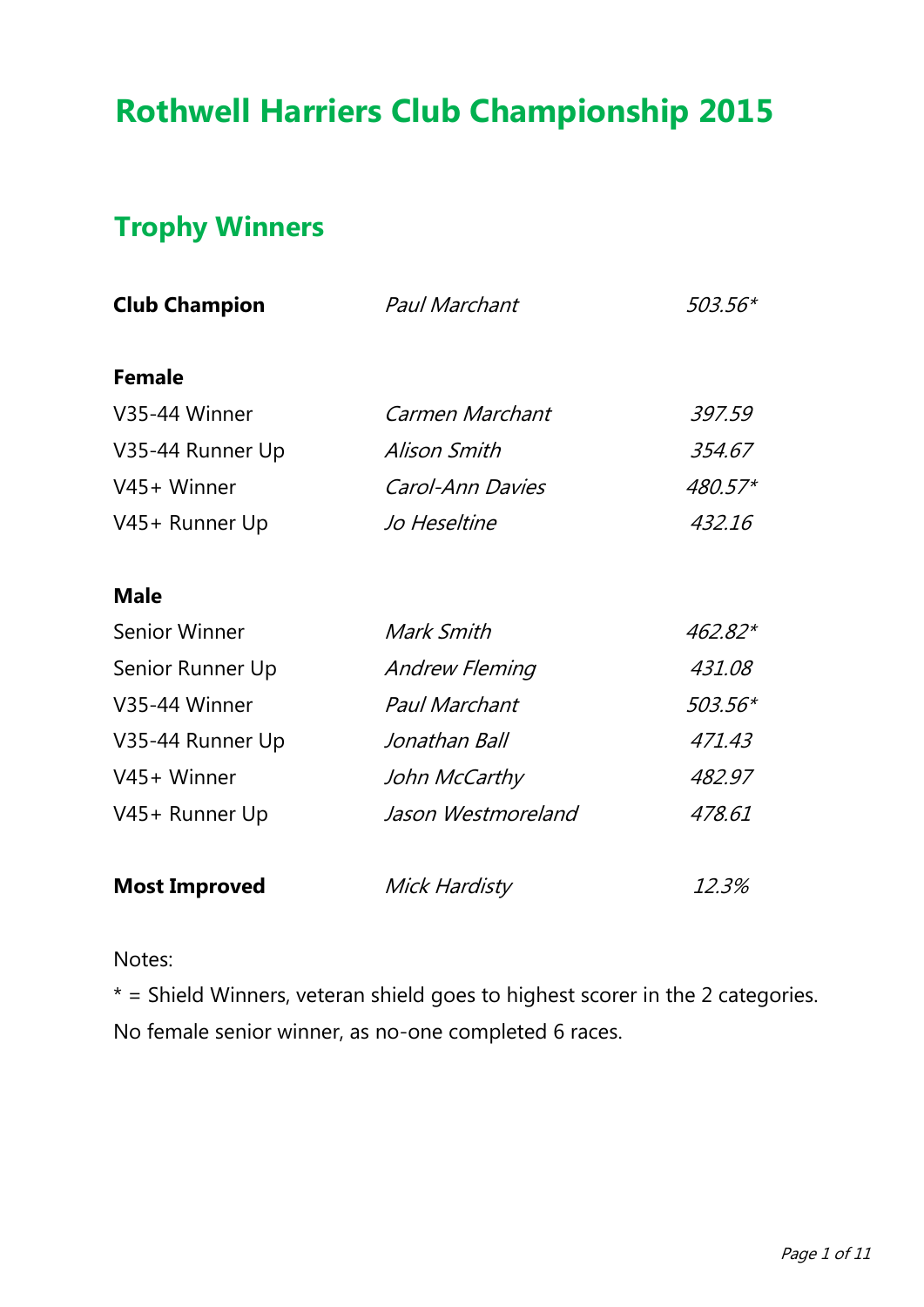### **Rothwell Harriers Club Championship 2015 | Final Table (6 races to count)**

|                         | Category (using age<br>at 1st Jan) | Overall Rank   | Brass Monkey | Dewsbury 10K      | Snake Lane 10M | Wakefield 10k |       | Kirkbymoorside 10k | John Carr 5k (1)  | Leeds HM    | Askern 10k | hn Carr 5k (3) | Sandal Beat 10k  | landicap / Rothwel<br>Park | Canal 5k          | Walkington 10k | Priory 5 / 10k | York 5k                | Vale of York HM | Iottingham HM<br>Marath | Scarborough 10k   | Wistow 10k  | <b>NOT</b><br>ood 5 or | Guy Fawkes | Abbey Dash 10k | Wild Card Run | <b>Total (best 6)</b> | Average (best 6) | <b>Cotal Races</b> | rest counting |
|-------------------------|------------------------------------|----------------|--------------|-------------------|----------------|---------------|-------|--------------------|-------------------|-------------|------------|----------------|------------------|----------------------------|-------------------|----------------|----------------|------------------------|-----------------|-------------------------|-------------------|-------------|------------------------|------------|----------------|---------------|-----------------------|------------------|--------------------|---------------|
| Paul Marchant           | MV35-44 1                          |                |              |                   | 82.98          |               | 83.58 |                    |                   | 83.62 84.82 |            |                | 83.76            | 83.70                      |                   |                |                |                        |                 |                         |                   |             |                        |            |                | 84.08         | 503.56                | 83.93            | $\overline{7}$     | 83.58         |
| <b>John McCarthy</b>    | <b>MV45+</b>                       | $\overline{2}$ |              | 76.21             | 76.43 75.96    |               |       |                    |                   |             |            |                |                  | 81.85 78.32 79.52 82.01    |                   |                |                | 81.14                  |                 |                         | 72.24 78.26 79.68 |             |                        |            | 76.29 78.77    |               | 482.97 80.50          |                  | 13                 | 78.77         |
| <b>Carol-Ann Davies</b> | <b>FV45+</b>                       | 3              | 81.12        |                   | 80.52          |               |       |                    |                   |             |            |                |                  | 77.09                      | 78.85             |                |                |                        |                 |                         |                   | 83.19       |                        | 79.80      |                |               | 480.57                | 80.10            | 6 <sup>1</sup>     | 77.09         |
| Jason Westmoreland      | <b>MV45+</b>                       | 4              |              |                   | 75.64          |               | 78.48 |                    | 81.23             |             | 80.14      |                | 77.95            | 70.76                      |                   |                |                | <del>78.42</del> 79.78 |                 |                         |                   |             |                        |            | 80.07 78.91    |               | 478.61                | 79.77            | 10                 | 78.48         |
| Jonathan Ball           | <b>MV35-44</b>                     | -5             | 78.91        |                   | 77.59          |               |       |                    | 78.52 77.41       |             | 79.18      |                |                  | 76.09                      |                   |                |                |                        | 78.34           |                         |                   |             |                        |            |                | 78.89         | 471.43                | 78.57            | 8                  | 77.59         |
| <b>Mark Smith</b>       | <b>MS</b>                          | 6              |              |                   |                |               |       |                    |                   |             | 76.21      |                |                  |                            | 75.10 77.08 75.92 |                |                |                        | 79.07           |                         |                   | 79.44       |                        |            |                |               | 462.82 77.14          |                  | 6                  | 75.10         |
| Paul Brown              | <b>MV45+</b>                       | $\overline{7}$ |              |                   |                |               |       |                    | 77.53             |             |            | 76.79 74.90    |                  | 75.21                      |                   |                | 76.17 78.67    |                        |                 |                         |                   |             |                        |            |                | 77.68         | 462.05                | 77.01            | $\overline{7}$     | 75.21         |
| <b>Stephen Bailey</b>   | <b>MV45+</b>                       | 8              | 73.01        | 75.09             |                |               |       |                    | 76.09             | 72.38       | 75.74      |                | <del>73.86</del> | 75.87                      | 75.20             |                |                |                        | 76.59 71.90     |                         |                   |             |                        |            | 72.85          | 76.06         | 455.55                | 75.93            | 12 <sub>1</sub>    | 75.20         |
| <b>Peter Mullery</b>    | <b>MV45+</b>                       | 9              | 72.09        |                   | 74.42          |               |       |                    |                   |             | 75.81      |                |                  |                            | 72.30             |                |                | 75.32                  |                 |                         |                   |             |                        |            |                | 73.43         | 443.37                | 73.90            | 6 <sup>1</sup>     | 72.09         |
| <b>Peter Farnell</b>    | MV35-44 10                         |                |              | 71.87 71.63 72.37 |                |               |       |                    | 74.11             |             | 74.73      |                |                  | 72.57 73.07                |                   |                |                | 73.60                  |                 |                         |                   |             |                        |            |                | 73.43         | 441.51                | 73.59            | 9                  | 72.57         |
| Jerry Kift              | <b>MV45+</b>                       | 11             |              | 72.92             |                |               | 70.42 |                    |                   |             | 73.38      |                |                  | 73.41 73.84                |                   |                |                |                        |                 |                         |                   |             |                        |            | 76.25          |               | 440.22                | 73.37            | 6                  | 70.42         |
| Jo Heseltine            | <b>FV45+</b>                       | 12             |              | 71.53 71.21       |                |               | 70.05 |                    |                   |             |            |                |                  | 71.44 74.08                |                   |                | 73.85          |                        |                 |                         |                   |             | 67.17                  |            |                | 68.94         | 432.16                | 72.03            | 8                  | 70.05         |
| <b>Andrew Fleming</b>   | <b>MS</b>                          | 13             | 71.00        | 70.67             | 71.45          |               |       |                    | 72.11             |             | 71.26      |                |                  |                            |                   |                |                |                        | 71.32           |                         |                   |             |                        |            |                | 73.94         | 431.08                | 71.85            | $\overline{7}$     | 71.00         |
| Lee Barker              | <b>MV45+</b>                       | -14            |              | 67.41             |                | 68.30 67.51   |       |                    |                   |             | 70.44      |                |                  | 71.80 73.75                |                   |                |                | 74.42                  |                 |                         |                   |             |                        |            |                |               | 426.22                | 71.04            | 7                  | 67.51         |
| Paul Howard             | <b>MV35-44</b>                     | -15            |              | 71.78 70.04       |                |               | 67.01 |                    |                   |             |            |                |                  |                            | 68.29             |                |                |                        |                 |                         | 69.89 67.97       |             |                        |            |                |               | 414.98                | 69.16            | 6                  | 67.01         |
| <b>Roger Ward</b>       | MV45+                              | - 16           |              |                   |                |               | 68.78 |                    |                   |             | 68.76      |                | 66.24 67.88      |                            |                   |                |                | 68.78                  |                 |                         |                   | 69.59       |                        |            |                |               | 410.03                | 68.34            | 6.                 | 66.24         |
| Peter Swoboda           | <b>MS</b>                          | 17             |              |                   | 63.95          |               |       |                    |                   |             |            | 68.64          | 66.07            |                            |                   | 67.74          |                | 69.49                  |                 |                         |                   | 68.44       |                        |            |                | 67.37         | 407.75                | 67.96            | $\overline{7}$     | 66.07         |
| John Cassells           | <b>MV45+</b>                       | 18             |              |                   |                |               |       |                    | 66.87 68.06 63.49 |             |            | 67.16          |                  |                            |                   |                |                | 69.03                  |                 |                         |                   |             |                        |            |                | 67.64         | 402.25                | 67.04            | 6                  | 63.49         |
| <b>Carmen Marchant</b>  | <b>FV35-44</b>                     | - 19           |              |                   | 67.82          |               | 65.88 |                    |                   |             |            |                | 65.37            | 68.07                      |                   |                |                |                        |                 |                         |                   |             | 62.41                  |            |                | 68.04         | 397.59                | 66.27            | 6                  | 62.41         |
| <b>Dale Richardson</b>  | MV35-44 20                         |                |              |                   |                | 62.27         | 60.37 |                    |                   |             |            |                |                  | 60.80 62.99                |                   |                |                |                        |                 |                         |                   | 63.88 65.44 |                        |            | 63.76          |               | 379.14                | 63.19            | 7                  | 60.80         |
| <b>Graham Hawden</b>    | <b>MV45+</b>                       | 21             |              |                   |                | 60.84 58.85   |       |                    |                   |             | 60.26      |                |                  | 60.92 61.41                |                   |                | 59.31          |                        |                 |                         |                   |             |                        |            |                |               | 361.59                | 60.27            | 6                  | 58.85         |
| Alison Smith            | <b>FV35-44</b>                     | -22            | 53.93        | 57.23             | 54.25          | 56.14         |       |                    | 56.99             |             | 51.99      |                |                  | 52.74                      |                   |                |                |                        | 62.40 48.77     |                         |                   |             |                        |            |                | 61.17 60.74   | 354.67                | 59.11            | 11                 | 56.14         |
| <b>Mark Redhead</b>     | <b>MV45+</b>                       | 23             |              | 59.29             |                | 59.00 57.05   |       |                    |                   |             |            |                |                  | 57.09                      | 58.00             |                |                |                        | 58.06           |                         |                   |             |                        |            |                |               | 348.49                | 58.08            | 6                  | 57.05         |
| <b>Michael Hardisty</b> | <b>MV45+</b>                       | -24            |              | 52.87 54.85       |                |               |       |                    | 56.99             |             | 54.89      |                |                  | 55.45                      | 56.25             |                |                |                        | 56.87           |                         |                   |             |                        |            |                | 56.48         | 336.93                | 56.16            | 8                  | 54.89         |
| Kirsten Broadley        | <b>FV35-44</b>                     | 25             |              |                   |                |               |       |                    | 57.78             |             | 57.35      |                |                  | 56.36                      |                   |                |                |                        | 61.07 49.14     |                         |                   |             |                        |            | 47.79          |               | 329.49                | 54.92            | 6                  | 47.79         |
| Jonathan Schofield      | <b>MS</b>                          | 26             | 49.86 53.36  |                   |                |               |       |                    | 54.53             |             | 53.98      |                |                  |                            |                   |                |                |                        | 46.03           |                         |                   |             |                        |            |                | 55.24         | 313.00                | 52.17            |                    | 46.03         |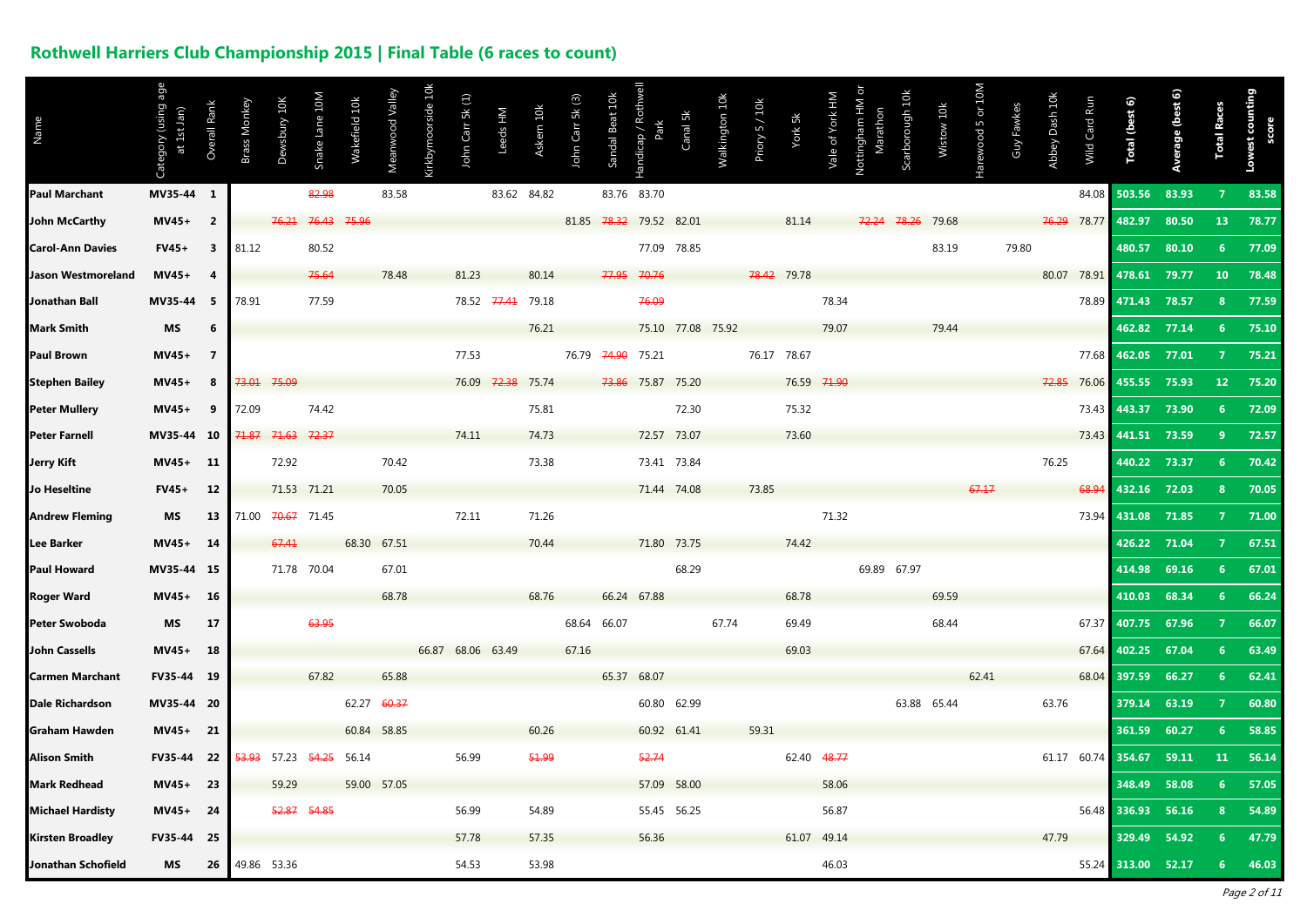| Name                      | Race                              | Compen<br>sation | Sex         | <b>Position</b> | <b>Act Time</b> | Age | Handicap | <b>Adj Time</b> | <b>Std Time</b> | Score |
|---------------------------|-----------------------------------|------------------|-------------|-----------------|-----------------|-----|----------|-----------------|-----------------|-------|
| <b>Wendy Batchelor</b>    | Abbey Dash 10k                    |                  | F           | 8210            | 01:07:22        | 44  | 94.02%   | 1:03:20         | 0:32:16         | 47.89 |
| <b>Andrew Baiden</b>      | <b>Brass Monkey Half Marathon</b> |                  | M           | 665             | 01:42:23        | 40  | 95.99%   | 1:38:17         | 1:01:41         | 60.25 |
|                           | Leeds Half Marathon               |                  | M           | 781             | 01:39:01        | 41  | 95.24%   | 1:34:18         | 1:02:11         | 62.79 |
|                           | Club Handicap                     | 5M-4.5%          | M           | 17              | 00:34:08        | 41  | 93.80%   | 0:32:01         | 0:22:45         | 63.62 |
|                           | Methley 5k                        |                  | M           | 56              | 00:20:58        | 41  | 93.80%   | 0:19:40         | 0:13:45         | 65.58 |
|                           | Vale of York Half Marathon        |                  | M           | 234             | 01:37:40        | 41  | 95.24%   | 1:33:01         | 1:02:11         | 63.66 |
| <b>Stephen Bailey</b>     | Brass Monkey Half Marathon        |                  | M           | 287             | 01:30:10        | 48  | 89.95%   | 1:21:06         | 1:05:50         | 73.01 |
|                           | Dewsbury 10k                      |                  | M           | 210             | 00:40:14        | 48  | 88.88%   | 0:35:46         | 0:30:13         | 75.09 |
|                           | Esholt 5km (race 1)               | $(1.0\%)$        | M           | 93              | 00:18:53        | 48  | 88.88%   | 0:16:47         | 0:14:31         | 76.09 |
|                           | Leeds Half Marathon               |                  | M           | 278             | 01:30:57        | 48  | 89.95%   | 1:21:49         | 1:05:50         | 72.38 |
|                           | Askern 10k                        |                  | M           | 102             | 00:39:53        | 48  | 88.88%   | 0:35:27         | 0:30:13         | 75.74 |
|                           | Sandal Beat 10k                   |                  | M           | 16              | 00:40:54        | 48  | 88.88%   | 0:36:21         | 0:30:13         | 73.86 |
|                           | Club Handicap                     | 5M-4.5%          | M           | $\overline{7}$  | 00:30:13        | 48  | 88.88%   | 0:26:51         | 0:24:00         | 75.87 |
|                           | Methley 5k                        |                  | M           | 21              | 00:19:18        | 48  | 88.88%   | 0:17:09         | 0:14:31         | 75.20 |
|                           | York 5k                           |                  | M           | 72              | 00:18:57        | 48  | 88.88%   | 0:16:51         | 0:14:31         | 76.59 |
|                           | Vale of York Half Marathon        |                  | M           | 139             | 01:31:33        | 48  | 89.95%   | 1:22:21         | 1:05:50         | 71.90 |
|                           | Abbey Dash 10k                    |                  | M           | 904             | 00:41:28        | 48  | 88.88%   | 0:36:51         | 0:30:13         | 72.85 |
|                           | Leeds 10k (wildcard)              |                  | M           | 139             | 00:39:43        | 48  | 88.88%   | 0:35:18         | 0:30:13         | 76.06 |
| Jonathan Ball             | Brass Monkey Half Marathon        |                  | M           | 40              | 01:17:34        | 39  | 96.75%   | 1:15:03         | 1:01:12         | 78.91 |
|                           | Snake Lane 10 Mile                |                  | M           | 35              | 00:59:29        | 39  | 96.16%   | 0:57:12         | 0:46:09         | 77.59 |
|                           | Esholt 5km (race 1)               | (1.0%)           | M           | 30              | 00:17:05        | 39  | 95.21%   | 0:16:16         | 0:13:33         | 78.52 |
|                           | Leeds Half Marathon               |                  | M           | 24              | 01:19:04        | 39  | 96.75%   | 1:16:30         | 1:01:12         | 77.41 |
|                           | Askern 10k                        |                  | M           | 20              | 00:35:37        | 39  | 95.21%   | 0:33:55         | 0:28:12         | 79.18 |
|                           | Club Handicap                     | 5M-4.5%          | M           | $\overline{4}$  | 00:28:20        | 40  | 94.51%   | 0:26:47         | 0:22:34         | 76.09 |
|                           | Vale of York Half Marathon        |                  | M           | 18              | 01:18:45        | 40  | 95.99%   | 1:15:35         | 1:01:41         | 78.34 |
|                           | Wilmslow (wildcard)               |                  | M           | 69              | 01:17:35        | 39  | 96.75%   | 1:15:04         | 1:01:12         | 78.89 |
| Lee Barker                | Dewsbury 10k                      |                  | M           | 410             | 00:44:28        | 47  | 89.58%   | 0:39:50         | 0:29:58         | 67.41 |
|                           | Wakefield 10km                    |                  | ${\sf M}$   | 185             | 00:43:53        | 47  | 89.58%   | 0:39:19         | 0:29:58         | 68.30 |
|                           | Meanwood Valley Trail             | $12k + 4%$       | M           | 100             | 00:55:46        | 47  | 89.83%   | 0:50:06         | 0:36:12         | 67.51 |
|                           | Askern 10k                        |                  | ${\sf M}$   | 174             | 00:42:33        | 47  | 89.58%   | 0:38:07         | 0:29:58         | 70.44 |
|                           | Club Handicap                     | 5M-4.5%          | M           | 12              | 00:31:41        | 47  | 89.58%   | 0:28:23         | 0:23:49         | 71.80 |
|                           | Methley 5k                        |                  | M           | 26              | 00:19:31        | 47  | 89.58%   | 0:17:29         | 0:14:24         | 73.75 |
|                           | York 5k                           |                  | M           | 86              | 00:19:21        | 47  | 89.58%   | 0:17:20         | 0:14:24         | 74.42 |
| <b>Denise Barraclough</b> | Methley 5k                        |                  | $\mathsf F$ | 311             | 00:37:19        | 67  | 69.75%   | 0:26:02         | 0:21:13         | 56.86 |
|                           | Scarborough 10k                   |                  | F           | 1319            | 01:07:18        | 67  | 69.75%   | 0:46:57         | 0:43:29         | 64.62 |
|                           | Abbey Dash 10k                    |                  | F           | 8284            | 01:08:04        | 67  | 69.75%   | 0:47:29         | 0:43:29         | 63.89 |
| <b>David Beecroft</b>     | Snake Lane 10 Mile                |                  | M           | 187             | 01:07:27        | 53  | 85.85%   | 0:57:54         | 0:51:42         | 76.65 |
| Janet Beecroft            | Snake Lane 10 Mile                |                  | F           | 440             | 01:18:04        | 52  | 86.10%   | 1:07:13         | 0:57:42         | 73.92 |
| <b>Emma Bird</b>          | Wakefield 10km                    |                  | F           | 1462            | 01:07:38        | 46  | 92.32%   | 1:02:26         | 0:32:51         | 48.58 |
|                           | Club Handicap                     | 5M-4.5%          | F.          | 48              | 00:53:26        | 46  | 92.32%   | 0:49:20         | 0:26:13         | 46.85 |
|                           | Vale of York Half Marathon        |                  | F           | 1161            | 02:34:59        | 46  | 92.32%   | 2:23:05         | 1:11:19         | 46.01 |
|                           | Scarborough 10k                   |                  | F           | 1325            | 01:07:36        | 46  | 92.32%   | 1:02:24         | 0:32:51         | 48.60 |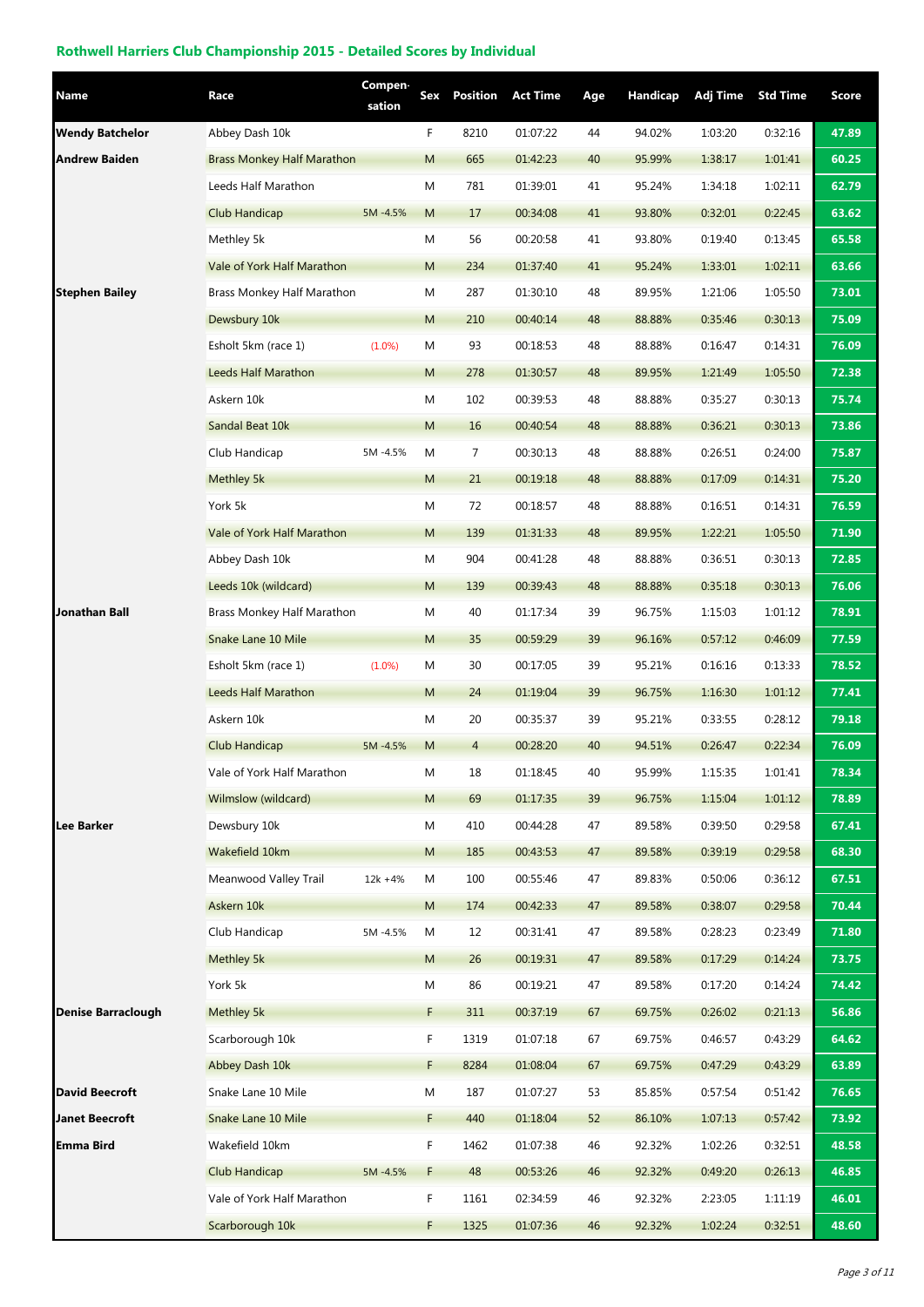| Name                    | Race                              | <b>Compen</b><br>sation | Sex | <b>Position</b> | <b>Act Time</b> | Age | Handicap | Adj Time | <b>Std Time</b> | Score |
|-------------------------|-----------------------------------|-------------------------|-----|-----------------|-----------------|-----|----------|----------|-----------------|-------|
| <b>Ross Blackburn</b>   | Leeds Half Marathon               |                         | M   | 524             | 01:35:28        | 25  | 100.00%  | 1:35:28  | 0:59:13         | 62.03 |
|                         | <b>Club Handicap</b>              | 5M-4.5%                 | M   | 3               | 00:28:06        | 25  | 100.00%  | 0:28:06  | 0:21:20         | 72.50 |
|                         | Methley 5k                        |                         | M   | 4               | 00:17:20        | 25  | 100.00%  | 0:17:20  | 0:12:54         | 74.40 |
|                         | York 5k                           |                         | M   | 33              | 00:17:18        | 25  | 100.00%  | 0:17:18  | 0:12:54         | 74.57 |
|                         | Abbey Dash 10k                    |                         | Μ   | 429             | 00:36:54        | 25  | 100.00%  | 0:36:54  | 0:26:51         | 72.76 |
| <b>Myra Bracewell</b>   | Leeds Half Marathon               |                         | F   | 4394            | 02:10:11        | 53  | 85.01%   | 1:50:40  | 1:17:27         | 59.49 |
|                         | Vale of York Half Marathon        |                         | F   | 826             | 02:05:58        | 54  | 83.92%   | 1:45:43  | 1:18:27         | 62.27 |
| <b>Kirsten Broadley</b> | Esholt 5km (race 1)               | $(1.0\%)$               | F   | 328             | 00:26:45        | 43  | 94.79%   | 0:25:21  | 0:15:37         | 57.78 |
|                         | Askern 10k                        |                         | F   | 572             | 00:55:48        | 43  | 94.79%   | 0:52:54  | 0:32:00         | 57.35 |
|                         | Club Handicap                     | 5M-4.5%                 | F   | 41              | 00:43:16        | 43  | 94.79%   | 0:41:00  | 0:25:32         | 56.36 |
|                         | York 5k                           |                         | F   | 82              | 00:25:34        | 43  | 94.79%   | 0:24:14  | 0:15:37         | 61.07 |
|                         | Vale of York Half Marathon        |                         | F   | 1066            | 02:21:19        | 43  | 94.79%   | 2:13:58  | 1:09:27         | 49.14 |
|                         | Abbey Dash 10k                    |                         | F   | 8180            | 01:06:58        | 43  | 94.79%   | 1:03:29  | 0:32:00         | 47.79 |
| <b>Paul Brown</b>       | Esholt 5km (race 2 / Wildcard)    |                         | M   | 71              | 00:18:41        | 48  | 88.88%   | 0:16:36  | 0:14:31         | 77.68 |
|                         | Esholt 5km (race 1)               | $(1.0\%)$               | M   | 77              | 00:18:32        | 48  | 88.88%   | 0:16:28  | 0:14:31         | 77.53 |
|                         | Esholt 5km (race 3)               |                         | M   | 81              | 00:18:54        | 48  | 88.88%   | 0:16:48  | 0:14:31         | 76.79 |
|                         | Sandal Beat 10k                   |                         | M   | 8               | 00:40:20        | 48  | 88.88%   | 0:35:51  | 0:30:13         | 74.90 |
|                         | <b>Club Handicap</b>              | 5M-4.5%                 | M   | 8               | 00:30:29        | 48  | 88.88%   | 0:27:05  | 0:24:00         | 75.21 |
|                         | Priory 5k                         |                         | Μ   | $\overline{2}$  | 00:19:38        | 48  | 88.88%   | 0:17:27  | 0:14:31         | 76.17 |
|                         | York 5k                           |                         | M   | 57              | 00:18:27        | 48  | 88.88%   | 0:16:24  | 0:14:31         | 78.67 |
| Jo Cartwright           | Club Handicap                     | 5M-4.5%                 | F   | 45              | 00:46:04        | 58  | 79.56%   | 0:36:39  | 0:30:25         | 63.05 |
|                         | Methley 5k                        |                         | F   | 238             | 00:30:09        | 58  | 79.56%   | 0:23:59  | 0:18:36         | 61.69 |
| Joanna Cassells         | Kirkbymoorside 10k                |                         | F   | 308             | 01:06:50        | 59  | 78.47%   | 0:52:27  | 0:38:39         | 59.00 |
|                         | Esholt 5km (race 3)               |                         | F   | 370             | 00:30:39        | 59  | 78.47%   | 0:24:03  | 0:18:52         | 61.54 |
|                         | York 5k                           |                         | F   | 115             | 00:30:01        | 59  | 78.47%   | 0:23:33  | 0:18:52         | 62.83 |
| <b>John Cassells</b>    | Kirkbymoorside 10k                |                         | M   | 235             | 00:55:20        | 69  | 74.02%   | 0:40:57  | 0:36:16         | 66.87 |
|                         | Esholt 5km (race 1)               | $(1.0\%)$               | M   | 304             | 00:25:21        | 69  | 74.02%   | 0:18:46  | 0:17:26         | 68.06 |
|                         | Leeds Half Marathon               |                         | M   | 3937            | 02:05:52        | 69  | 74.10%   | 1:33:16  | 1:19:55         | 63.49 |
|                         | Esholt 5km (race 3)               |                         | Μ   | 315             | 00:25:57        | 69  | 74.02%   | 0:19:12  | 0:17:26         | 67.16 |
|                         | York 5k                           |                         | M   | 80              | 00:25:32        | 70  | 73.19%   | 0:18:41  | 0:17:38         | 69.03 |
|                         | White Peak HM (Wildcard)          |                         | Μ   | 148             | 01:58:09        | 69  | 74.10%   | 1:27:33  | 1:19:55         | 67.64 |
| Joanna Clarke           | Wakefield 10km                    |                         | F.  | 1268            | 01:02:05        | 33  | 99.57%   | 1:01:49  | 0:30:28         | 49.07 |
|                         | Club Handicap                     | 5M-4.5%                 | F   | 46              | 00:47:08        | 33  | 99.57%   | 0:46:56  | 0:24:18         | 49.24 |
|                         | Methley 5k                        |                         | F.  | 229             | 00:30:00        | 33  | 99.57%   | 0:29:52  | 0:14:52         | 49.56 |
|                         | Scarborough 10k                   |                         | F.  | 1242            | 01:04:52        | 33  | 99.57%   | 1:04:35  | 0:30:28         | 46.96 |
| Carole Clifford         | <b>Brass Monkey Half Marathon</b> |                         | F.  | 1130            | 01:58:27        | 50  | 88.28%   | 1:44:34  | 1:14:34         | 62.96 |
|                         | Snake Lane 10 Mile                |                         | F   | 588             | 01:24:49        | 50  | 88.28%   | 1:14:53  | 0:56:17         | 66.35 |
|                         | Askern 10k                        |                         | F.  | 522             | 00:53:57        | 50  | 88.28%   | 0:47:38  | 0:34:22         | 63.69 |
| Sarah Clough            | Methley 5k                        |                         | F   | 324             | 00:41:57        | 42  | 95.51%   | 0:40:04  | 0:15:30         | 36.93 |
|                         | Abbey Dash 10k                    |                         | F   | 8279            | 01:08:02        | 42  | 95.51%   | 1:04:59  | 0:31:46         | 46.68 |
| <b>Graham Curle</b>     | Vale of York Half Marathon        |                         | Μ   | 806             | 02:05:09        | 40  | 95.99%   | 2:00:08  | 1:01:41         | 49.30 |
| Carol-Ann Davies        | <b>Brass Monkey Half Marathon</b> |                         | F.  | 629             | 01:42:00        | 58  | 79.56%   | 1:21:09  | 1:22:45         | 81.12 |
|                         | Snake Lane 10 Mile                |                         | F   | 449             | 01:18:38        | 59  | 78.47%   | 1:01:42  | 1:03:19         | 80.52 |
|                         | <b>Club Handicap</b>              | 5M-4.5%                 | F   | 28              | 00:38:12        | 59  | 78.47%   | 0:29:59  | 0:30:50         | 77.09 |
|                         | Methley 5k                        |                         | F   | 104             | 00:23:55        | 59  | 78.47%   | 0:18:46  | 0:18:52         | 78.85 |
|                         | Wistow 10k                        |                         | F   | 87              | 00:46:28        | 59  | 78.47%   | 0:36:28  | 0:38:39         | 83.19 |
|                         | Guy Fawkes 10 Mile                | 4%                      | F   | 265             | 01:22:31        | 59  | 78.47%   | 1:04:45  | 1:03:19         | 79.80 |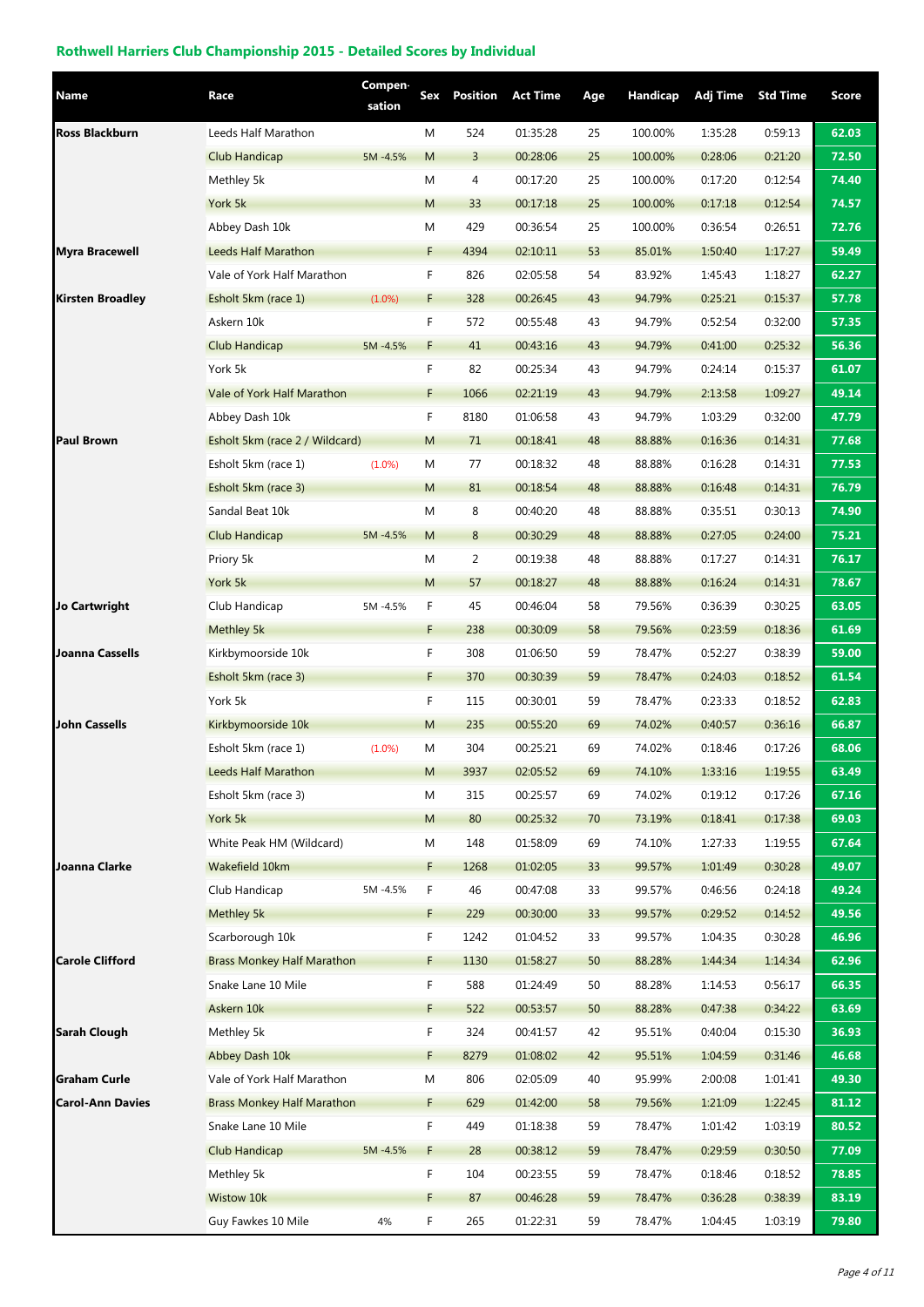| Name                    | Race                              | Compen<br>sation | Sex | <b>Position</b> | <b>Act Time</b> | Age             | Handicap | <b>Adj Time</b> | <b>Std Time</b> | <b>Score</b> |
|-------------------------|-----------------------------------|------------------|-----|-----------------|-----------------|-----------------|----------|-----------------|-----------------|--------------|
| Caroline Davies         | Wakefield 10km                    |                  | F   | 1267            | 01:02:05        | 30              | 99.97%   | 1:02:04         | 0:30:21         | 48.87        |
|                         | Leeds Half Marathon               |                  | F   | 6359            | 02:46:12        | 30              | 99.97%   | 2:46:09         | 1:05:51         | 39.62        |
|                         | Scarborough 10k                   |                  | F.  | 1256            | 01:05:13        | 30 <sup>°</sup> | 99.97%   | 1:05:12         | 0:30:21         | 46.53        |
|                         | Abbey Dash 10k                    |                  | F   | 5963            | 00:59:58        | 30              | 99.97%   | 0:59:57         | 0:30:21         | 50.60        |
| <b>Christine Davies</b> | Wakefield 10km                    |                  | F   | 1666            | 01:24:13        | 51              | 87.19%   | 1:13:26         | 0:34:47         | 41.31        |
|                         | Leeds Half Marathon               |                  | F   | 6628            | 03:21:40        | 51              | 87.19%   | 2:55:50         | 1:15:30         | 37.44        |
|                         | Methley 5k                        |                  | F   | 325             | 00:43:48        | 51              | 87.19%   | 0:38:11         | 0:16:58         | 38.75        |
|                         | Scarborough 10k                   |                  | F   | 1557            | 01:33:05        | 52              | 86.10%   | 1:20:09         | 0:35:14         | 37.85        |
|                         | Abbey Dash 10k                    |                  | F   | 8933            | 01:29:22        | 52              | 86.10%   | 1:16:57         | 0:35:14         | 39.42        |
| <b>Claire Easton</b>    | Club Handicap                     | 5M-4.5%          | F   | 30              | 00:39:16        | 42              | 95.51%   | 0:37:30         | 0:25:20         | 61.63        |
|                         | Methley 5k                        |                  | F   | 122             | 00:24:48        | 42              | 95.51%   | 0:23:41         | 0:15:30         | 62.47        |
| Sam Ellis               | Snake Lane 10 Mile                |                  | M   | 168             | 01:06:49        | 33              | 99.55%   | 1:06:31         | 0:44:35         | 66.73        |
|                         | Methley 5k                        |                  | M   | 27              | 00:19:33        | 33              | 98.85%   | 0:19:19         | 0:13:03         | 66.76        |
|                         | Melbourne 10k (wildcard)          |                  | M   | 142             | 00:42:20        | 33              | 98.85%   | 0:41:51         | 0:27:10         | 64.16        |
| <b>Phillip Emms</b>     | Methley 5k                        |                  | M   | 61              | 00:21:12        | 33              | 98.85%   | 0:20:57         | 0:13:03         | 61.57        |
| <b>Peter Farnell</b>    | Brass Monkey Half Marathon        |                  | M   | 220             | 01:27:54        | 43              | 93.73%   | 1:22:23         | 1:03:11         | 71.87        |
|                         | Dewsbury 10k                      |                  | M   | 231             | 00:40:34        | 43              | 92.40%   | 0:37:29         | 0:29:04         | 71.63        |
|                         | Snake Lane 10 Mile                |                  | M   | 153             | 01:05:48        | 43              | 93.21%   | 1:01:20         | 0:47:37         | 72.37        |
|                         | Esholt 5km (race 1)               | $(1.0\%)$        | M   | 82              | 00:18:39        | 43              | 92.40%   | 0:17:14         | 0:13:58         | 74.11        |
|                         | Askern 10k                        |                  | M   | 75              | 00:39:11        | 44              | 91.69%   | 0:35:56         | 0:29:17         | 74.73        |
|                         | <b>Club Handicap</b>              | 5M-4.5%          | M   | 9               | 00:30:37        | 44              | 91.69%   | 0:28:04         | 0:23:16         | 72.57        |
|                         | Methley 5k                        |                  | M   | 20              | 00:19:15        | 44              | 91.69%   | 0:17:39         | 0:14:04         | 73.07        |
|                         | York 5k                           |                  | M   | 80              | 00:19:07        | 44              | 91.69%   | 0:17:32         | 0:14:04         | 73.60        |
|                         | Wilmslow (wildcard)               |                  | M   | 238             | 01:26:02        | 43              | 93.73%   | 1:20:38         | 1:03:11         | 73.43        |
| <b>Andrew Fleming</b>   | <b>Brass Monkey Half Marathon</b> |                  | M   | 118             | 01:23:32        | 33              | 99.84%   | 1:23:24         | 0:59:19         | 71.00        |
|                         | Dewsbury 10k                      |                  | M   | 144             | 00:38:26        | 33              | 98.85%   | 0:37:59         | 0:27:10         | 70.67        |
|                         | Snake Lane 10 Mile                |                  | M   | 80              | 01:02:24        | 33              | 99.55%   | 1:02:07         | 0:44:35         | 71.45        |
|                         | Esholt 5km (race 1)               | $(1.0\%)$        | M   | 62              | 00:17:55        | 33              | 98.85%   | 0:17:43         | 0:13:03         | 72.11        |
|                         | Askern 10k                        |                  | M   | 54              | 00:38:07        | 33              | 98.85%   | 0:37:41         | 0:27:10         | 71.26        |
|                         | Vale of York Half Marathon        |                  | M   | 45              | 01:23:10        | 33              | 99.84%   | 1:23:02         | 0:59:19         | 71.32        |
|                         | Esholt 5km (race 2 / Wildcard)    |                  | M   | 40              | 00:17:39        | 33              | 98.85%   | 0:17:27         | 0:13:03         | 73.94        |
| <b>Louise Fox</b>       | Leeds Half Marathon               |                  | F   | 5823            | 02:29:04        | 36              | 98.70%   | 2:27:08         | 1:06:42         | 44.75        |
|                         | Club Handicap                     | 5M-4.5%          | F   | 47              | 00:47:26        | 37              | 98.30%   | 0:46:37         | 0:24:37         | 49.57        |
| <b>Tony Gardner</b>     | Club Handicap                     | 5M-4.5%          | M   | 11              | 00:31:35        | 38              | 95.92%   | 0:30:17         | 0:22:14         | 67.26        |
|                         | Methley 5k                        |                  | M   | 19              | 00:19:10        | 38              | 95.92%   | 0:18:23         | 0:13:27         | 70.19        |
| Lucy Gilliard           | Wakefield 10km                    |                  | F   | 775             | 00:52:10        | 44              | 94.02%   | 0:49:03         | 0:32:16         | 61.85        |
|                         | Club Handicap                     | 5M-4.5%          | F   | 31              | 00:39:25        | 44              | 94.02%   | 0:37:04         | 0:25:44         | 62.36        |
|                         | Methley 5k                        |                  | F   | 139             | 00:25:47        | 44              | 94.02%   | 0:24:15         | 0:15:44         | 61.05        |
|                         | York 5k                           |                  | F   | 73              | 00:24:48        | 44              | 94.02%   | 0:23:19         | 0:15:44         | 63.47        |
| <b>Mike Gledhill</b>    | London (wildcard)                 |                  | M   | 33656           | 05:37:33        | 70              | 73.53%   | 4:08:12         | 2:49:53         | 50.33        |
| <b>Mick Gomersall</b>   | <b>Club Handicap</b>              | 5M-4.5%          | M   | 16              | 00:33:57        | 46              | 90.28%   | 0:30:39         | 0:23:38         | 66.48        |
| <b>Elizabeth Green</b>  | Wakefield 10km                    |                  | F   | 1445            | 01:06:41        | 50              | 88.28%   | 0:58:52         | 0:34:22         | 51.53        |
|                         | Methley 5k                        |                  | F   | 286             | 00:34:02        | 50              | 88.28%   | 0:30:03         | 0:16:46         | 49.26        |
| Louise Haley            | Abbey Dash 10k                    |                  | F   | 8222            | 01:07:28        | 48              | 90.40%   | 1:00:59         | 0:33:33         | 49.74        |
|                         |                                   |                  |     |                 |                 |                 |          |                 |                 |              |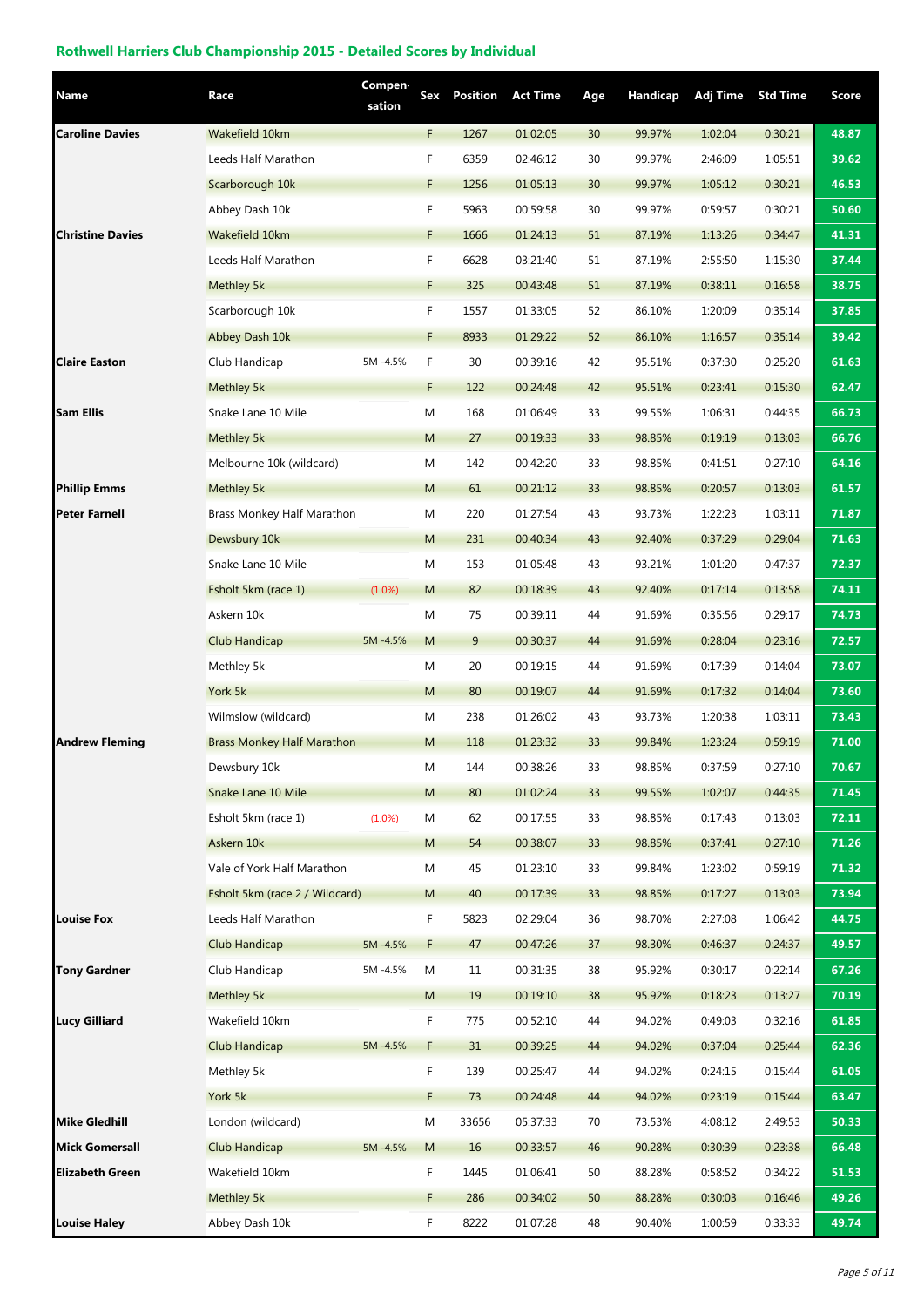| Name                    | Race                         | Compen<br>sation | <b>Sex</b> | <b>Position</b> | <b>Act Time</b> | Age | Handicap | Adj Time | <b>Std Time</b> | Score |
|-------------------------|------------------------------|------------------|------------|-----------------|-----------------|-----|----------|----------|-----------------|-------|
| <b>Michael Hardisty</b> | Dewsbury 10k                 |                  | M          | 887             | 00:57:36        | 49  | 88.17%   | 0:50:47  | 0:30:27         | 52.87 |
|                         | Snake Lane 10 Mile           |                  | M          | 740             | 01:31:07        | 49  | 88.80%   | 1:20:55  | 0:49:59         | 54.85 |
|                         | Esholt 5km (race 1)          | $(1.0\%)$        | M          | 308             | 00:25:25        | 49  | 88.17%   | 0:22:25  | 0:14:38         | 56.99 |
|                         | Askern 10k                   |                  | M          | 562             | 00:55:29        | 49  | 88.17%   | 0:48:55  | 0:30:27         | 54.89 |
|                         | Club Handicap                | 5M-4.5%          | M          | 38              | 00:41:41        | 49  | 88.17%   | 0:36:45  | 0:24:12         | 55.45 |
|                         | Methley 5k                   |                  | M          | 143             | 00:26:01        | 49  | 88.17%   | 0:22:56  | 0:14:38         | 56.25 |
|                         | Vale of York Half Marathon   |                  | M          | 636             | 01:56:44        | 49  | 89.20%   | 1:44:07  | 1:06:23         | 56.87 |
|                         | Leeds 10k (wildcard)         |                  | M          | 2307            | 00:53:55        | 49  | 88.17%   | 0:47:32  | 0:30:27         | 56.48 |
| Sarah Harris            | Dewsbury 10k                 |                  | F          | 1000            | 01:03:12        | 37  | 98.30%   | 1:02:08  | 0:30:51         | 48.83 |
|                         | Askern 10k                   |                  | F          | 674             | 01:01:22        | 37  | 98.30%   | 1:00:19  | 0:30:51         | 50.28 |
|                         | York 5k                      |                  | F          | 114             | 00:29:49        | 38  | 97.85%   | 0:29:11  | 0:15:08         | 50.73 |
|                         | Scarborough 10k              |                  | F          | 1089            | 01:00:37        | 38  | 97.85%   | 0:59:19  | 0:31:00         | 51.14 |
|                         | Harewood 5M                  | $+5%$            | F          | 94              | 00:54:08        | 38  | 97.85%   | 0:52:58  | 0:24:44         | 47.97 |
| <b>Graham Hawden</b>    | Wakefield 10km               |                  | M          | 629             | 00:52:08        | 54  | 84.65%   | 0:44:08  | 0:31:43         | 60.84 |
|                         | <b>Meanwood Valley Trail</b> | $12k + 4%$       | M          | 263             | 01:07:45        | 54  | 84.82%   | 0:57:28  | 0:38:20         | 58.85 |
|                         | Askern 10k                   |                  | M          | 495             | 00:52:38        | 54  | 84.65%   | 0:44:33  | 0:31:43         | 60.26 |
|                         | <b>Club Handicap</b>         | 5M-4.5%          | M          | 32              | 00:39:30        | 54  | 84.65%   | 0:33:27  | 0:25:12         | 60.92 |
|                         | Methley 5k                   |                  | M          | 123             | 00:24:49        | 54  | 84.65%   | 0:21:00  | 0:15:14         | 61.41 |
|                         | Priory 10k                   |                  | M          | 173             | 00:55:05        | 54  | 84.65%   | 0:46:38  | 0:31:43         | 59.31 |
| Clair Hedges            | Askern 10k                   |                  | F          | 668             | 01:01:09        | 34  | 99.34%   | 1:00:45  | 0:30:32         | 49.93 |
| Jo Heseltine            | Dewsbury 10k                 |                  | F.         | 529             | 00:47:27        | 49  | 89.37%   | 0:42:24  | 0:33:56         | 71.53 |
|                         | Snake Lane 10 Mile           |                  | F          | 457             | 01:19:02        | 50  | 88.28%   | 1:09:46  | 0:56:17         | 71.21 |
|                         | <b>Meanwood Valley Trail</b> | $12k + 4%$       | F          | 190             | 01:01:40        | 50  | 88.28%   | 0:54:26  | 0:41:32         | 70.05 |
|                         | Club Handicap                | 5M-4.5%          | F          | 25              | 00:36:39        | 50  | 88.28%   | 0:32:21  | 0:27:25         | 71.44 |
|                         | Methley 5k                   |                  | F          | 85              | 00:22:38        | 50  | 88.28%   | 0:19:59  | 0:16:46         | 74.08 |
|                         | Priory 5k                    |                  | F          | 12              | 00:23:23        | 50  | 88.28%   | 0:20:39  | 0:16:46         | 73.85 |
|                         | Harewood 5M                  | + 5%             | F          | 37              | 00:42:51        | 50  | 88.28%   | 0:37:50  | 0:27:25         | 67.17 |
|                         | London (wildcard)            |                  | F.         | 10065           | 03:47:23        | 50  | 86.38%   | 3:16:25  | 2:36:46         | 68.94 |
| <b>Paul Howard</b>      | Dewsbury 10k                 |                  | M          | 158             | 00:38:43        | 37  | 96.62%   | 0:37:24  | 0:27:47         | 71.78 |
|                         | Snake Lane 10 Mile           |                  | M          | 125             | 01:04:55        | 37  | 97.61%   | 1:03:22  | 0:45:28         | 70.04 |
|                         | <b>Meanwood Valley Trail</b> | $12k + 4%$       | M          | 59              | 00:52:02        | 37  | 96.99%   | 0:50:28  | 0:33:32         | 67.01 |
|                         | Methley 5k                   |                  | M          | 33              | 00:19:42        | 38  | 95.92%   | 0:18:53  | 0:13:27         | 68.29 |
|                         | Nottingham Half Marathon     |                  | M          | 206             | 01:26:54        | 38  | 97.50%   | 1:24:44  | 1:00:44         | 69.89 |
|                         | Scarborough 10k              |                  | M          | 78              | 00:41:11        | 38  | 95.92%   | 0:39:30  | 0:28:00         | 67.97 |
| <b>Stephen Kellett</b>  | Club Handicap                | 5M-4.5%          | M          | 26              | 00:36:48        | 63  | 78.32%   | 0:28:49  | 0:27:14         | 70.69 |
| <b>Elaine Kelly</b>     | Brass Monkey Half Marathon   |                  | F          | 1064            | 01:55:46        | 48  | 90.40%   | 1:44:39  | 1:12:49         | 62.91 |
| <b>Hayley Kenny</b>     | Methley 5k                   |                  | F.         | 204             | 00:29:00        | 54  | 83.92%   | 0:24:21  | 0:17:38         | 60.80 |
|                         | York 5k                      |                  | F          | 84              | 00:25:40        | 54  | 83.92%   | 0:21:32  | 0:17:38         | 68.71 |
|                         | Nottingham Half Marathon     |                  | F          | 2875            | 01:55:14        | 54  | 83.92%   | 1:36:42  | 1:18:27         | 68.08 |
|                         | Abbey Dash 10k               |                  | F          | 2971            | 00:51:53        | 54  | 83.92%   | 0:43:32  | 0:36:09         | 69.67 |
| Jerry Kift              | Dewsbury 10k                 |                  | M          | 454             | 00:45:23        | 59  | 81.13%   | 0:36:49  | 0:33:06         | 72.92 |
|                         | Meanwood Valley Trail        | 12k +4%          | M          | 156             | 00:59:07        | 59  | 81.23%   | 0:48:01  | 0:40:02         | 70.42 |
|                         | Askern 10k                   |                  | M          | 255             | 00:45:06        | 59  | 81.13%   | 0:36:35  | 0:33:06         | 73.38 |
|                         | Club Handicap                | 5M-4.5%          | M          | 18              | 00:34:13        | 59  | 81.13%   | 0:27:45  | 0:26:18         | 73.41 |
|                         | Methley 5k                   |                  | M          | 68              | 00:21:32        | 59  | 81.13%   | 0:17:28  | 0:15:54         | 73.84 |
|                         | Abbey Dash 10k               |                  | M          | 1728            | 00:43:47        | 60  | 80.43%   | 0:35:13  | 0:33:23         | 76.25 |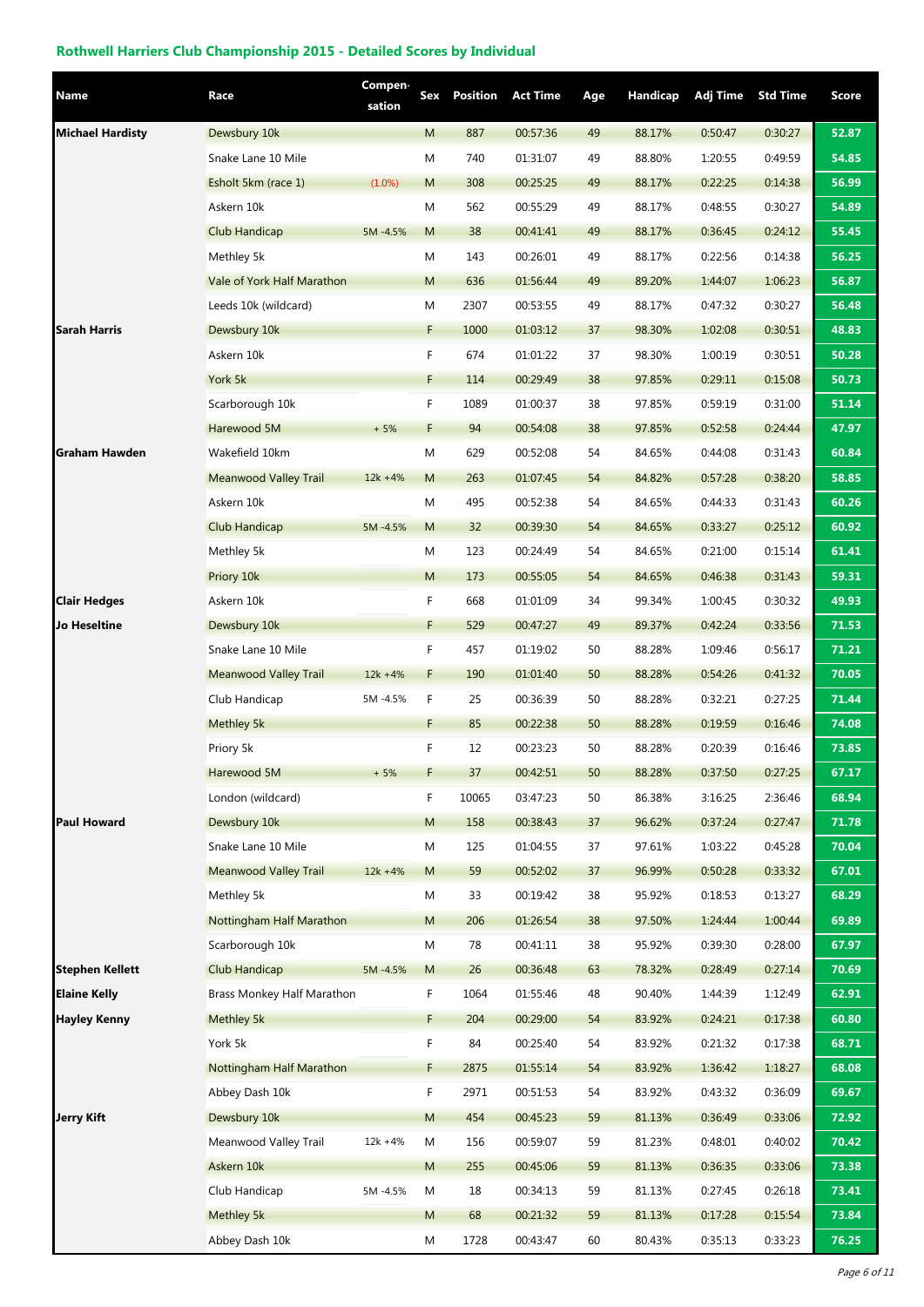| Name                   | Race                         | Compen<br>sation | Sex       | <b>Position</b> | <b>Act Time</b> | Age | Handicap | <b>Adj Time</b> | <b>Std Time</b> | Score |
|------------------------|------------------------------|------------------|-----------|-----------------|-----------------|-----|----------|-----------------|-----------------|-------|
| <b>Hadrian Knight</b>  | Club Handicap                | 5M-4.5%          | M         | 6               | 00:30:07        | 43  | 92.40%   | 0:27:50         | 0:23:05         | 73.21 |
| <b>Terence Lacy</b>    | Askern 10k                   |                  | M         | 442             | 00:50:52        | 50  | 87.47%   | 0:44:30         | 0:30:42         | 60.35 |
|                        | Club Handicap                | 5M-4.5%          | M         | 36              | 00:41:23        | 51  | 86.76%   | 0:35:54         | 0:24:35         | 56.75 |
|                        | Methley 5k                   |                  | M         | 103             | 00:23:53        | 51  | 86.76%   | 0:20:44         | 0:14:52         | 62.24 |
| Jasmine Laidler        | Methley 5k                   |                  | F         | 48              | 00:20:45        | 18  | 98.93%   | 0:20:32         | 0:14:58         | 72.09 |
| <b>Philip Lang</b>     | Club Handicap                | 5M-4.5%          | M         | 42              | 00:45:33        | 39  | 95.21%   | 0:43:22         | 0:22:24         | 46.98 |
| Carole Lennon          | Wakefield 10km               |                  | F.        | 1251            | 01:02:03        | 45  | 93.19%   | 0:57:49         | 0:32:33         | 52.46 |
| Darren Lennon          | Club Handicap                | 5M-4.5%          | M         | 21              | 00:35:35        | 40  | 94.51%   | 0:33:38         | 0:22:34         | 60.58 |
|                        | Methley 5k                   |                  | M         | 96              | 00:23:08        | 40  | 94.51%   | 0:21:51         | 0:13:39         | 59.02 |
| Lisa Lennon            | Club Handicap                | 5M-4.5%          | F         | 27              | 00:37:58        | 37  | 98.30%   | 0:37:19         | 0:24:37         | 61.93 |
|                        | Methley 5k                   |                  | F         | 114             | 00:24:29        | 37  | 98.30%   | 0:24:04         | 0:15:03         | 61.48 |
| <b>Andrew Liddle</b>   | Dewsbury 10k                 |                  | M         | 623             | 00:49:06        | 41  | 93.80%   | 0:46:03         | 0:28:37         | 58.30 |
| <b>Helen Mann</b>      | Methley 5k                   |                  | F.        | 219             | 00:29:29        | 53  | 85.01%   | 0:25:04         | 0:17:25         | 59.04 |
|                        | Priory 10k                   |                  | F         | 236             | 01:01:50        | 53  | 85.01%   | 0:52:34         | 0:35:41         | 59.44 |
|                        | Abbey Dash 10k               |                  | F.        | 5578            | 00:56:15        | 54  | 83.92%   | 0:47:12         | 0:36:09         | 64.26 |
| <b>Carmen Marchant</b> | Snake Lane 10 Mile           |                  | F         | 401             | 01:16:42        | 42  | 95.51%   | 1:13:15         | 0:52:01         | 67.82 |
|                        | <b>Meanwood Valley Trail</b> | $12k + 4%$       | F         | 178             | 01:00:36        | 42  | 95.51%   | 0:57:53         | 0:38:23         | 65.88 |
|                        | Sandal Beat 10k              |                  | F         | 90              | 00:48:35        | 42  | 95.51%   | 0:46:24         | 0:31:46         | 65.37 |
|                        | Club Handicap                | 5M-4.5%          | F         | 20              | 00:35:33        | 42  | 95.51%   | 0:33:57         | 0:25:20         | 68.07 |
|                        | Harewood 10m                 | + 5%             | F         | 187             | 01:28:11        | 43  | 94.79%   | 1:23:35         | 0:52:25         | 62.41 |
|                        | Thirsk (wildcard)            |                  | F.        | 391             | 01:15:27        | 42  | 96.78%   | 1:13:01         | 0:51:20         | 68.04 |
| <b>Paul Marchant</b>   | Snake Lane 10 Mile           |                  | M         | 10              | 00:56:29        | 41  | 94.69%   | 0:53:29         | 0:46:52         | 82.98 |
|                        | <b>Meanwood Valley Trail</b> | $12k + 4%$       | M         | $\mathbf{3}$    | 00:43:19        | 42  | 93.41%   | 0:40:28         | 0:34:49         | 83.58 |
|                        | Leeds Half Marathon          |                  | M         | 8               | 01:14:57        | 42  | 94.48%   | 1:10:49         | 1:02:41         | 83.62 |
|                        | Askern 10k                   |                  | M         | 6               | 00:34:00        | 42  | 93.10%   | 0:31:39         | 0:28:50         | 84.82 |
|                        | Sandal Beat 10k              |                  | M         | $\mathbf{1}$    | 00:34:26        | 42  | 93.10%   | 0:32:03         | 0:28:50         | 83.76 |
|                        | <b>Club Handicap</b>         | 5M-4.5%          | M         | $\mathbf{1}$    | 00:26:09        | 42  | 93.10%   | 0:24:20         | 0:22:55         | 83.70 |
|                        | Thirsk (wildcard)            |                  | M         | 11              | 00:55:45        | 41  | 94.69%   | 0:52:47         | 0:46:52         | 84.08 |
| <b>Angela Mccarthy</b> | Abbey Dash 10k               |                  | F.        | 6787            | 01:04:58        | 50  | 88.28%   | 0:57:21         | 0:34:22         | 52.89 |
| <b>John McCarthy</b>   | Dewsbury 10k                 |                  | M         | 286             | 00:41:58        | 55  | 83.95%   | 0:35:14         | 0:31:59         | 76.21 |
|                        | Snake Lane 10 Mile           |                  | ${\sf M}$ | 213             | 01:08:49        | 55  | 84.38%   | 0:58:04         | 0:52:36         | 76.43 |
|                        | Wakefield 10km               |                  | M         | 148             | 00:42:28        | 56  | 83.24%   | 0:35:21         | 0:32:15         | 75.96 |
|                        | Esholt 5km (race 3)          |                  | ${\sf M}$ | 84              | 00:18:56        | 56  | 83.24%   | 0:15:46         | 0:15:30         | 81.85 |
|                        | Sandal Beat 10k              |                  | M         | 19              | 00:41:11        | 56  | 83.24%   | 0:34:17         | 0:32:15         | 78.32 |
|                        | Club Handicap                | 5M-4.5%          | M         | 10              | 00:30:47        | 56  | 83.24%   | 0:25:37         | 0:25:38         | 79.52 |
|                        | Methley 5k                   |                  | M         | 14              | 00:18:54        | 56  | 83.24%   | 0:15:44         | 0:15:30         | 82.01 |
|                        | York 5k                      |                  | ${\sf M}$ | 77              | 00:19:06        | 56  | 83.24%   | 0:15:54         | 0:15:30         | 81.14 |
|                        | Nottingham Half Marathon     |                  | M         | 796             | 01:37:41        | 56  | 83.92%   | 1:21:59         | 1:10:34         | 72.24 |
|                        | Scarborough 10k              |                  | ${\sf M}$ | 79              | 00:41:13        | 56  | 83.24%   | 0:34:19         | 0:32:15         | 78.26 |
|                        | Wistow 10k                   |                  | M         | 38              | 00:40:29        | 56  | 83.24%   | 0:33:42         | 0:32:15         | 79.68 |
|                        | Abbey Dash 10k               |                  | ${\sf M}$ | 1136            | 00:42:17        | 56  | 83.24%   | 0:35:12         | 0:32:15         | 76.29 |
|                        | Brinsworth 10k (wildcard)    |                  | M         | 18              | 00:40:57        | 56  | 83.24%   | 0:34:05         | 0:32:15         | 78.77 |
| <b>Lynne Metcalfe</b>  | York 5k                      |                  | F         | 48              | 00:22:56        | 47  | 91.39%   | 0:20:58         | 0:16:12         | 70.61 |
| <b>Joanne Money</b>    | Methley 5k                   |                  | F         | 283             | 00:33:39        | 49  | 89.37%   | 0:30:04         | 0:16:34         | 49.22 |
|                        | Vale of York Half Marathon   |                  | F         | 1067            | 02:21:19        | 49  | 89.37%   | 2:06:18         | 1:13:40         | 52.12 |
|                        | Abbey Dash 10k               |                  | F         | 8179            | 01:06:58        | 49  | 89.37%   | 0:59:51         | 0:33:56         | 50.68 |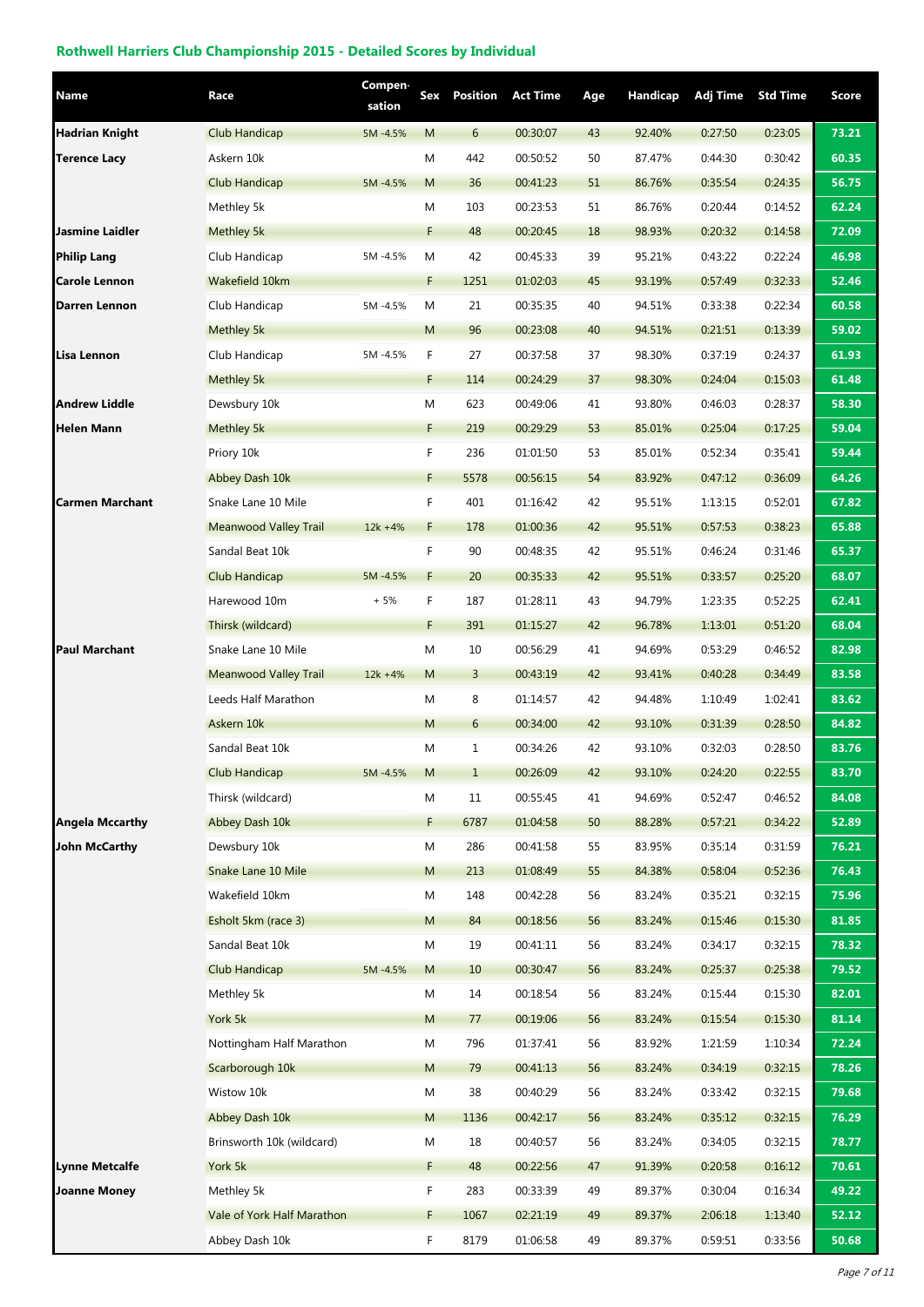| Name                  | Race                              | Compen<br>sation | Sex         | <b>Position</b> | <b>Act Time</b> | Age | Handicap | Adj Time | <b>Std Time</b> | Score |
|-----------------------|-----------------------------------|------------------|-------------|-----------------|-----------------|-----|----------|----------|-----------------|-------|
| Derek Mosby           | Wakefield 10km                    |                  | M           | 1153            | 01:00:05        | 66  | 76.20%   | 0:45:47  | 0:35:14         | 58.65 |
|                       | Askern 10k                        |                  | M           | 628             | 00:59:21        | 67  | 75.50%   | 0:44:49  | 0:35:34         | 59.92 |
|                       | York 5k                           |                  | M           | 109             | 00:29:09        | 67  | 75.50%   | 0:22:00  | 0:17:05         | 58.61 |
| <b>Peter Mullery</b>  | Brass Monkey Half Marathon        |                  | Μ           | 481             | 01:37:53        | 56  | 83.92%   | 1:22:09  | 1:10:34         | 72.09 |
|                       | Snake Lane 10 Mile                |                  | M           | 272             | 01:11:18        | 56  | 83.64%   | 0:59:38  | 0:53:04         | 74.42 |
|                       | Askern 10k                        |                  | M           | 175             | 00:42:33        | 56  | 83.24%   | 0:35:25  | 0:32:15         | 75.81 |
|                       | Methley 5k                        |                  | M           | 66              | 00:21:26        | 56  | 83.24%   | 0:17:51  | 0:15:30         | 72.30 |
|                       | York 5k                           |                  | Μ           | 117             | 00:20:45        | 57  | 82.54%   | 0:17:08  | 0:15:38         | 75.32 |
|                       | London (wildcard)                 |                  | M           | 4456            | 03:20:43        | 56  | 84.76%   | 2:50:08  | 2:27:23         | 73.43 |
| <b>Lee Muncaster</b>  | Wakefield 10km                    |                  | M           | 1160            | 00:59:45        | 41  | 93.80%   | 0:56:03  | 0:28:37         | 47.91 |
| <b>James Nichols</b>  | <b>Brass Monkey Half Marathon</b> |                  | M           | 657             | 01:42:11        | 42  | 94.48%   | 1:36:33  | 1:02:41         | 61.34 |
| <b>Matthew Nutter</b> | Abbey Dash 10k                    |                  | Μ           | 5967            | 1:0:00          | 39  | 95.21%   | 0:57:08  | 0:28:12         | 47.00 |
| <b>Keith Pailing</b>  | Snake Lane 10 Mile                |                  | M           | 279             | 01:11:47        | 65  | 77.01%   | 0:55:17  | 0:57:38         | 80.29 |
|                       | Wakefield 10km                    |                  | M           | 180             | 00:43:38        | 65  | 76.91%   | 0:33:34  | 0:34:55         | 80.01 |
|                       | Askern 10k                        |                  | M           | 209             | 00:43:40        | 65  | 76.91%   | 0:33:35  | 0:34:55         | 79.95 |
|                       | York 5k                           |                  | Μ           | 18              | 00:21:33        | 65  | 76.91%   | 0:16:34  | 0:16:46         | 77.83 |
|                       | <b>Wistow 10k</b>                 |                  | M           | 64              | 00:43:30        | 65  | 76.91%   | 0:33:27  | 0:34:55         | 80.26 |
| Cara Palmer           | Dewsbury 10k                      |                  | F           | 376             | 00:44:02        | 35  | 99.04%   | 0:43:37  | 0:30:38         | 69.55 |
|                       | Leeds Half Marathon               |                  | F           | 1141            | 01:43:03        | 35  | 99.04%   | 1:42:04  | 1:06:28         | 64.50 |
| <b>Chris Parker</b>   | Club Handicap                     | 5M-4.5%          | M           | 22              | 00:35:37        | 30  | 99.75%   | 0:35:32  | 0:21:23         | 57.34 |
|                       | Abbey Dash 10k                    |                  | M           | 1700            | 00:45:02        | 31  | 99.52%   | 0:44:49  | 0:26:59         | 59.91 |
| <b>Clair Parker</b>   | Methley 5k                        |                  | F           | 205             | 00:29:01        | 35  | 99.04%   | 0:28:44  | 0:14:57         | 51.50 |
|                       | Nottingham Half Marathon          |                  | F           | 4565            | 02:08:26        | 35  | 99.04%   | 2:07:12  | 1:06:28         | 51.76 |
|                       | Abbey Dash 10k                    |                  | F           | 6066            | 1:0:00          | 35  | 99.04%   | 0:59:25  | 0:30:38         | 51.05 |
| <b>Becky Paxton</b>   | <b>Brass Monkey Half Marathon</b> |                  | F           | 1298            | 02:08:27        | 31  | 99.89%   | 2:08:19  | 1:05:54         | 51.31 |
|                       | Leeds Half Marathon               |                  | F           | 5034            | 02:17:04        | 32  | 99.76%   | 2:16:44  | 1:06:00         | 48.15 |
| <b>Ian Petrie</b>     | Snake Lane 10 Mile                |                  | M           | 634             | 01:25:47        | 57  | 82.90%   | 1:11:07  | 0:53:32         | 62.41 |
| <b>Joanne Pratt</b>   | Wakefield 10km                    |                  | F           | 570             | 00:51:18        | 49  | 89.37%   | 0:45:51  | 0:33:56         | 66.16 |
|                       | <b>Club Handicap</b>              | 5M-4.5%          | F           | 29              | 00:39:02        | 50  | 88.28%   | 0:34:28  | 0:27:25         | 67.07 |
|                       | Methley 5k                        |                  | F.          | 119             | 00:24:38        | 50  | 88.28%   | 0:21:45  | 0:16:46         | 68.03 |
|                       | Priory 10k                        |                  | F           | 170             | 00:54:46        | 50  | 88.28%   | 0:48:21  | 0:34:22         | 64.62 |
| <b>Susan Pumford</b>  | Snake Lane 10 Mile                |                  | F           | 865             | 01:41:12        | 45  | 93.19%   | 1:34:18  | 0:53:19         | 52.68 |
|                       | Club Handicap                     | 5M-4.5%          | F           | 39              | 00:41:47        | 45  | 93.19%   | 0:38:56  | 0:25:58         | 59.35 |
|                       | Abbey Dash 10k                    |                  | F           | 4962            | 00:56:50        | 46  | 92.32%   | 0:52:28  | 0:32:51         | 57.81 |
| <b>Denise Ramsden</b> | Esholt 5km (race 1)               | $(1.0\%)$        | F           | 277             | 00:24:12        | 49  | 89.37%   | 0:21:38  | 0:16:34         | 67.75 |
|                       | Club Handicap                     | 5M-4.5%          | F           | 35              | 00:41:00        | 49  | 89.37%   | 0:36:38  | 0:27:05         | 63.08 |
|                       | Methley 5k                        |                  | $\mathsf F$ | 126             | 00:25:00        | 49  | 89.37%   | 0:22:21  | 0:16:34         | 66.23 |
| <b>Marc Randall</b>   | Brass Monkey Half Marathon        |                  | M           | 530             | 01:38:43        | 39  | 96.75%   | 1:35:31  | 1:01:12         | 62.00 |
|                       | <b>Meanwood Valley Trail</b>      | $12k + 4%$       | M           | 99              | 00:55:42        | 39  | 95.56%   | 0:53:14  | 0:34:02         | 63.53 |
|                       | Leeds Half Marathon               |                  | Μ           | 4924            | 02:15:35        | 40  | 95.99%   | 2:10:09  | 1:01:41         | 45.50 |
|                       | Askern 10k                        |                  | M           | 216             | 00:43:45        | 40  | 94.51%   | 0.41:21  | 0:28:25         | 64.94 |
| <b>Emma Rawson</b>    | Snake Lane 10 Mile                |                  | F           | 586             | 01:24:46        | 41  | 96.17%   | 1:21:31  | 0:51:40         | 60.95 |
|                       | <b>Meanwood Valley Trail</b>      | $12k + 4%$       | F           | 233             | 01:05:08        | 42  | 95.51%   | 1:02:13  | 0:38:23         | 61.30 |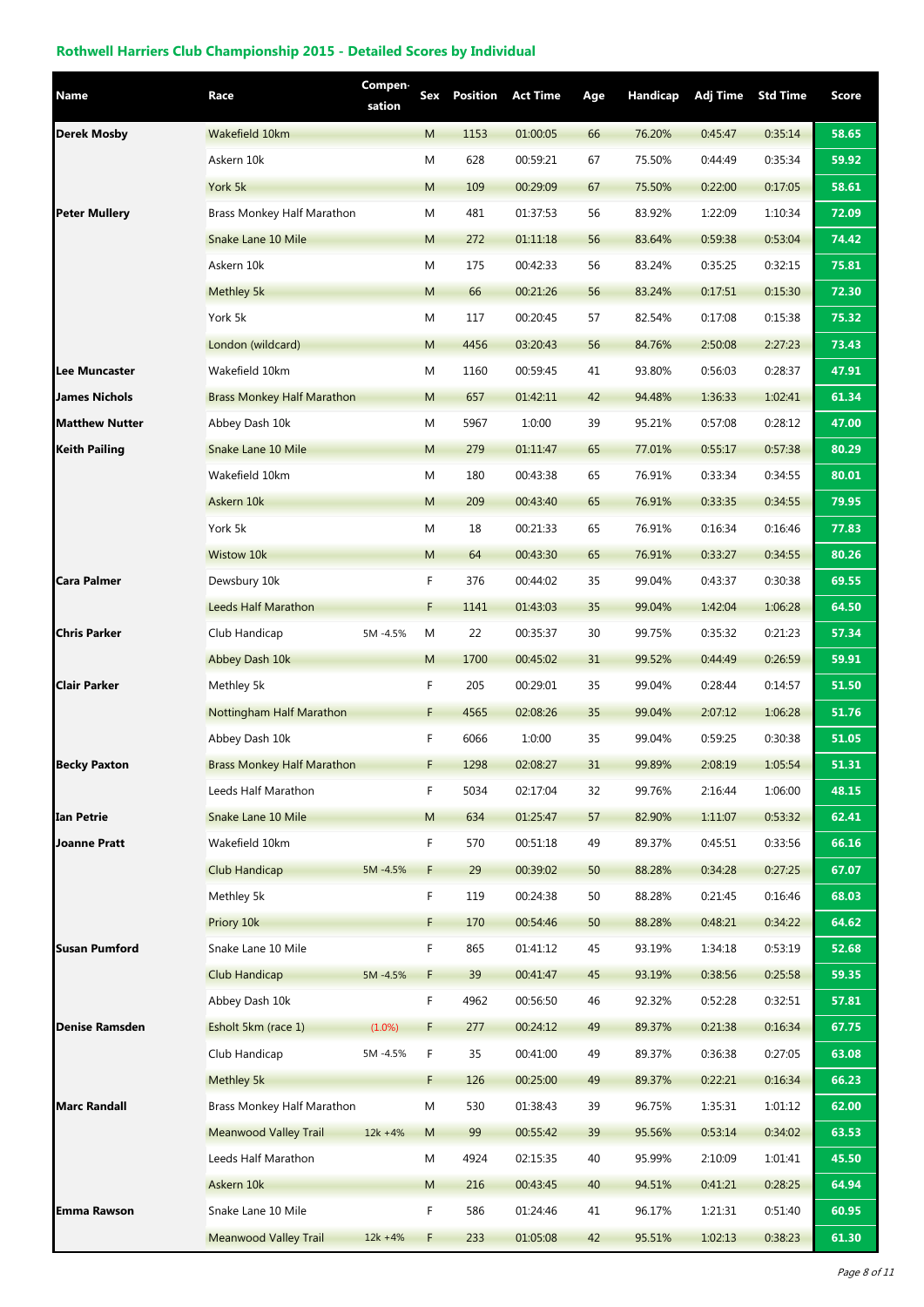| Name                   | Race                           | Compen<br>sation | Sex         | <b>Position</b> | <b>Act Time</b> | Age | Handicap | <b>Adj Time</b> | <b>Std Time</b> | <b>Score</b> |
|------------------------|--------------------------------|------------------|-------------|-----------------|-----------------|-----|----------|-----------------|-----------------|--------------|
| <b>Mark Redhead</b>    | Dewsbury 10k                   |                  | M           | 741             | 00:53:03        | 53  | 85.36%   | 0:45:17         | 0:31:27         | 59.29        |
|                        | Wakefield 10km                 |                  | M           | 706             | 00:53:19        | 53  | 85.36%   | 0:45:31         | 0:31:27         | 59.00        |
|                        | Meanwood Valley Trail          | 12k +4%          | M           | 287             | 01:09:53        | 54  | 84.82%   | 0:59:17         | 0:38:20         | 57.05        |
|                        | Club Handicap                  | 5M-4.5%          | M           | 40              | 00:42:10        | 54  | 84.65%   | 0:35:41         | 0:25:12         | 57.09        |
|                        | Methley 5k                     |                  | M           | 146             | 00:26:16        | 54  | 84.65%   | 0:22:15         | 0:15:14         | 58.00        |
|                        | Vale of York Half Marathon     |                  | M           | 696             | 01:59:24        | 54  | 85.42%   | 1:41:59         | 1:09:19         | 58.06        |
| <b>Sue Redhead</b>     | Askern 10k                     |                  | F           | 474             | 00:51:57        | 50  | 88.28%   | 0:45:52         | 0:34:22         | 66.14        |
|                        | Club Handicap                  | 5M-4.5%          | F           | 34              | 00:40:42        | 50  | 88.28%   | 0:35:56         | 0:27:25         | 64.32        |
|                        | Vale of York Half Marathon     |                  | F           | 746             | 02:01:31        | 50  | 88.28%   | 1:47:17         | 1:14:34         | 61.37        |
| <b>Mark Reynolds</b>   | Askern 10k                     |                  | ${\sf M}$   | 459             | 00:51:18        | 54  | 84.65%   | 0:43:26         | 0:31:43         | 61.83        |
| <b>Dale Richardson</b> | Wakefield 10km                 |                  | M           | 203             | 00:44:19        | 36  | 97.29%   | 0:43:07         | 0:27:36         | 62.27        |
|                        | <b>Meanwood Valley Trail</b>   | $12k + 4%$       | ${\sf M}$   | 125             | 00:57:22        | 36  | 97.65%   | 0:56:01         | 0:33:18         | 60.37        |
|                        | Club Handicap                  | 5M-4.5%          | M           | 19              | 00:34:27        | 36  | 97.29%   | 0:33:30         | 0:21:56         | 60.80        |
|                        | Methley 5k                     |                  | M           | 59              | 00:21:03        | 36  | 97.29%   | 0:20:29         | 0:13:16         | 62.99        |
|                        | Scarborough 10k                |                  | M           | 144             | 00:43:30        | 37  | 96.62%   | 0:42:02         | 0:27:47         | 63.88        |
|                        | Wistow 10k                     |                  | ${\sf M}$   | 53              | 00:42:28        | 37  | 96.62%   | 0:41:02         | 0:27:47         | 65.44        |
|                        | Abbey Dash 10k                 |                  | M           | 1421            | 00:43:35        | 37  | 96.62%   | 0:42:07         | 0:27:47         | 63.76        |
| <b>Paul Sanderson</b>  | Wakefield 10km                 |                  | M           | 506             | 00:50:18        | 53  | 85.36%   | 0:42:56         | 0:31:27         | 62.53        |
|                        | Club Handicap                  | 5M-4.5%          | M           | 23              | 00:35:49        | 54  | 84.65%   | 0:30:19         | 0:25:12         | 67.20        |
|                        | Methley 5k                     |                  | M           | 76              | 00:22:04        | 54  | 84.65%   | 0:18:41         | 0:15:14         | 69.07        |
|                        | Abbey Dash 10k                 |                  | M           | 2061            | 00:46:16        | 54  | 84.65%   | 0:39:10         | 0:31:43         | 68.56        |
| Emma Scanlan           | <b>Walkington 10k</b>          |                  | F.          | 177             | 00:49:07        | 42  | 95.51%   | 0:46:55         | 0:31:46         | 64.66        |
|                        | York 5k                        |                  | F           | 49              | 00:22:57        | 42  | 95.51%   | 0:21:55         | 0:15:30         | 67.52        |
|                        | Vale of York Half Marathon     |                  | F           | 301             | 01:41:22        | 42  | 95.51%   | 1:36:49         | 1:08:56         | 68.00        |
| Jonathan Schofield     | Brass Monkey Half Marathon     |                  | M           | 1135            | 01:58:57        | 33  | 99.84%   | 1:58:46         | 0:59:19         | 49.86        |
|                        | Dewsbury 10k                   |                  | ${\sf M}$   | 677             | 00:50:54        | 33  | 98.85%   | 0:50:19         | 0:27:10         | 53.36        |
|                        | Esholt 5km (race 1)            | $(1.0\%)$        | M           | 262             | 00:23:48        | 34  | 98.40%   | 0:23:25         | 0:13:07         | 54.53        |
|                        | Askern 10k                     |                  | ${\sf M}$   | 433             | 00:50:33        | 34  | 98.40%   | 0:49:44         | 0:27:17         | 53.98        |
|                        | Vale of York Half Marathon     |                  | M           | 907             | 02:09:10        | 34  | 99.60%   | 2:08:39         | 0:59:27         | 46.03        |
|                        | Esholt 5km (race 2 / Wildcard) |                  | ${\sf M}$   | 247             | 00:23:44        | 34  | 98.40%   | 0:23:21         | 0:13:07         | 55.24        |
| <b>Brian Shaw</b>      | Club Handicap                  | 5M-4.5%          | M           | 44              | 00:45:57        | 51  | 86.76%   | 0:39:52         | 0:24:35         | 51.11        |
|                        | Methley 5k                     |                  | ${\sf M}$   | 216             | 00:29:24        | 52  | 86.06%   | 0:25:18         | 0:14:59         | 50.99        |
|                        | Priory 5k                      |                  | M           | 32              | 00:28:54        | 52  | 86.06%   | 0:24:52         | 0:14:59         | 53.42        |
|                        | Scarborough 10k                |                  | ${\sf M}$   | 1118            | 01:01:30        | 52  | 86.06%   | 0:52:56         | 0:31:12         | 50.73        |
|                        | Abbey Dash 10k                 |                  | M           | 5916            | 00:59:38        | 52  | 86.06%   | 0:51:19         | 0:31:12         | 52.32        |
| <b>Christine Shaw</b>  | Wakefield 10km                 |                  | F           | 1689            | 01:33:18        | 43  | 94.79%   | 1:28:26         | 0:32:00         | 34.30        |
|                        | Methley 5k                     |                  | F           | 331             | 00:45:45        | 44  | 94.02%   | 0:43:01         | 0:15:44         | 34.41        |
|                        | Priory 5k                      |                  | F           | 85              | 00:45:35        | 44  | 94.02%   | 0:42:51         | 0:15:44         | 35.57        |
|                        | Scarborough 10k                |                  | F           | 1556            | 01:33:14        | 44  | 94.02%   | 1:27:39         | 0:32:16         | 34.60        |
|                        | Abbey Dash 10k                 |                  | $\mathsf F$ | 9022            | 01:32:10        | 44  | 94.02%   | 1:26:39         | 0:32:16         | 35.00        |
| <b>Debbie Shearman</b> | Wakefield 10km                 |                  | F           | 584             | 00:51:42        | 43  | 94.79%   | 0:49:00         | 0:32:00         | 61.90        |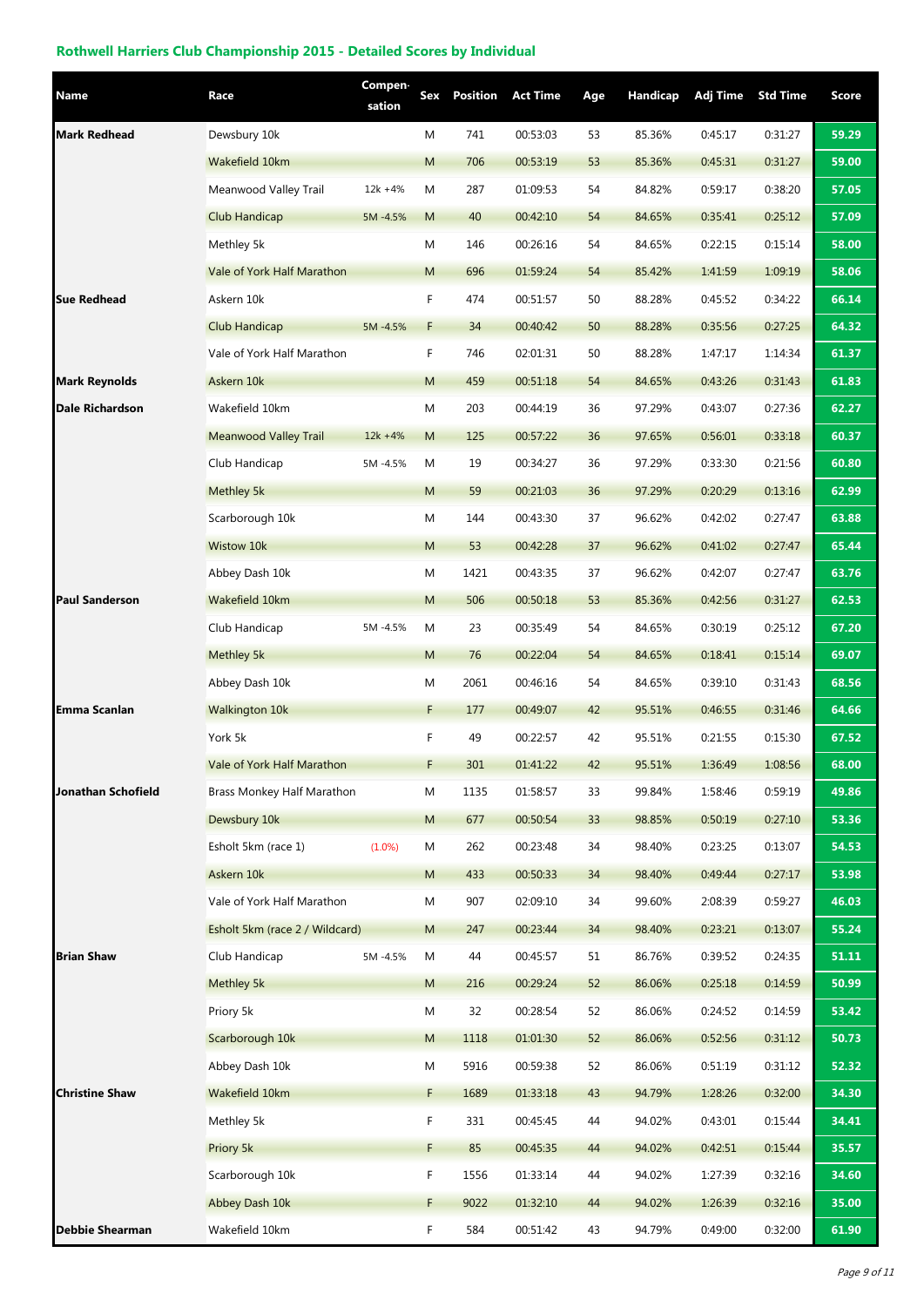| Name                   | Race                              | Compen<br>sation | Sex       | <b>Position</b> | <b>Act Time</b> | Age | Handicap | Adj Time | <b>Std Time</b> | Score |
|------------------------|-----------------------------------|------------------|-----------|-----------------|-----------------|-----|----------|----------|-----------------|-------|
| <b>Alison Smith</b>    | <b>Brass Monkey Half Marathon</b> |                  | F.        | 1282            | 02:06:56        | 41  | 96.17%   | 2:02:04  | 1:08:27         | 53.93 |
|                        | Dewsbury 10k                      |                  | F         | 797             | 00:55:07        | 41  | 96.17%   | 0:53:00  | 0:31:32         | 57.23 |
|                        | Snake Lane 10 Mile                |                  | F         | 818             | 01:35:14        | 41  | 96.17%   | 1:31:35  | 0:51:40         | 54.25 |
|                        | Wakefield 10km                    |                  | F         | 914             | 00:56:11        | 41  | 96.17%   | 0:54:02  | 0:31:32         | 56.14 |
|                        | Esholt 5km (race 1)               | $(1.0\%)$        | F         | 327             | 00:26:44        | 41  | 96.17%   | 0:25:43  | 0:15:23         | 56.99 |
|                        | Askern 10k                        |                  | F         | 660             | 01:00:40        | 41  | 96.17%   | 0:58:21  | 0:31:32         | 51.99 |
|                        | <b>Club Handicap</b>              | 5M-4.5%          | F         | 43              | 00:45:34        | 41  | 96.17%   | 0:43:49  | 0:25:10         | 52.74 |
|                        | York 5k                           |                  | F         | 75              | 00:24:50        | 42  | 95.51%   | 0:23:43  | 0:15:30         | 62.40 |
|                        | Vale of York Half Marathon        |                  | F         | 1065            | 02:21:19        | 42  | 95.51%   | 2:14:59  | 1:08:56         | 48.77 |
|                        | Abbey Dash 10k                    |                  | F         | 3264            | 00:51:55        | 42  | 95.51%   | 0:49:35  | 0:31:46         | 61.17 |
|                        | York 10k wildcard                 |                  | F         | 1256            | 00:52:17        | 42  | 95.51%   | 0:49:56  | 0:31:46         | 60.74 |
| <b>Hazel Smith</b>     | Club Handicap                     | 5M-4.5%          | F         | 33              | 00:39:45        | 42  | 95.51%   | 0:37:58  | 0:25:20         | 60.88 |
| Ian Smith              | Methley 5k                        |                  | M         | 49              | 00:20:48        | 43  | 92.40%   | 0:19:13  | 0:13:58         | 67.14 |
| <b>Mark Smith</b>      | Askern 10k                        |                  | M         | 15              | 00:35:14        | 26  | 100.00%  | 0:35:14  | 0:26:51         | 76.21 |
|                        | Club Handicap                     | 5M-4.5%          | M         | $\overline{2}$  | 00:27:08        | 26  | 100.00%  | 0:27:08  | 0:21:20         | 75.10 |
|                        | Methley 5k                        |                  | M         | $\mathbf{1}$    | 00:16:44        | 26  | 100.00%  | 0:16:44  | 0:12:54         | 77.08 |
|                        | Walkington 10k                    |                  | M         | 5               | 00:35:22        | 26  | 100.00%  | 0:35:22  | 0:26:51         | 75.92 |
|                        | Vale of York Half Marathon        |                  | M         | $\overline{7}$  | 01:14:53        | 27  | 100.00%  | 1:14:53  | 0:59:13         | 79.07 |
|                        | Wistow 10k                        |                  | ${\sf M}$ | 3               | 00:33:48        | 27  | 100.00%  | 0:33:48  | 0:26:51         | 79.44 |
| <b>Daniel Stone</b>    | Abbey Dash 10k                    |                  | M         | 1542            | 00:44:30        | 33  | 98.85%   | 0:43:59  | 0:27:10         | 61.04 |
| Peter Swoboda          | Snake Lane 10 Mile                |                  | ${\sf M}$ | 239             | 01:09:43        | 33  | 99.55%   | 1:09:24  | 0:44:35         | 63.95 |
|                        | Esholt 5km (race 3)               |                  | M         | 91              | 00:19:06        | 34  | 98.40%   | 0:18:48  | 0:13:07         | 68.64 |
|                        | Sandal Beat 10k                   |                  | ${\sf M}$ | 21              | 00:41:18        | 34  | 98.40%   | 0:40:38  | 0:27:17         | 66.07 |
|                        | Walkington 10k                    |                  | M         | 29              | 00:40:17        | 34  | 98.40%   | 0:39:38  | 0:27:17         | 67.74 |
|                        | York 5k                           |                  | ${\sf M}$ | 67              | 00:18:52        | 34  | 98.40%   | 0:18:34  | 0:13:07         | 69.49 |
|                        | Wistow 10k                        |                  | M         | 30              | 00:39:52        | 34  | 98.40%   | 0:39:14  | 0:27:17         | 68.44 |
|                        | Edinburgh Half (wildcard)         |                  | ${\sf M}$ | 337             | 01:28:15        | 34  | 99.60%   | 1:27:54  | 0:59:27         | 67.37 |
| <b>Harry Tancos</b>    | Snake Lane 10 Mile                |                  | M         | 114             | 01:04:40        | 20  | 98.91%   | 1:03:58  | 0:44:52         | 69.39 |
| Deborah Tee            | Dewsbury 10k                      |                  | F         | 796             | 00:55:06        | 39  | 97.34%   | 0:53:38  | 0:31:10         | 56.56 |
| <b>David Thorpe</b>    | Dewsbury 10k                      |                  | M         | 241             | 00:41:01        | 50  | 87.47%   | 0:35:53  | 0:30:42         | 74.84 |
| <b>Stuart Thorpe</b>   | Abbey Dash 10k                    |                  | ${\sf M}$ | 2700            | 00:49:41        | 46  | 90.28%   | 0:44:51  | 0:29:44         | 59.86 |
| <b>Terry Tillotson</b> | Club Handicap                     | 5M-4.5%          | M         | 5               | 00:29:51        | 42  | 93.10%   | 0:27:47  | 0:22:55         | 73.31 |
|                        | Methley 5k                        |                  | ${\sf M}$ | 28              | 00:19:36        | 42  | 93.10%   | 0:18:15  | 0:13:51         | 70.71 |
|                        | Vale of York Half Marathon        |                  | M         | 98              | 01:29:03        | 42  | 94.48%   | 1:24:08  | 1:02:41         | 70.38 |
| <b>Roger Ward</b>      | <b>Meanwood Valley Trail</b>      | $12k + 4%$       | ${\sf M}$ | 143             | 00:58:28        | 55  | 84.10%   | 0:49:10  | 0:38:40         | 68.78 |
|                        | Askern 10k                        |                  | M         | 298             | 00:46:31        | 55  | 83.95%   | 0:39:03  | 0:31:59         | 68.76 |
|                        | Sandal Beat 10k                   |                  | ${\sf M}$ | 86              | 00:48:17        | 55  | 83.95%   | 0:40:32  | 0:31:59         | 66.24 |
|                        | Club Handicap                     | 5M-4.5%          | M         | 24              | 00:36:03        | 56  | 83.24%   | 0:30:01  | 0:25:38         | 67.88 |
|                        | York 5k                           |                  | ${\sf M}$ | 137             | 00:22:32        | 56  | 83.24%   | 0:18:45  | 0:15:30         | 68.78 |
|                        | Wistow 10k                        |                  | M         | 86              | 00:46:21        | 56  | 83.24%   | 0:38:35  | 0:32:15         | 69.59 |
| Sarah Wardle           | Wakefield 10km                    |                  | F         | 1582            | 01:13:38        | 42  | 95.51%   | 1:10:20  | 0:31:46         | 43.13 |
| <b>Richard Welsh</b>   | Abbey Dash 10k                    |                  | M         | 1365            | 00:43:14        | 29  | 99.91%   | 0:43:12  | 0:26:52         | 62.16 |